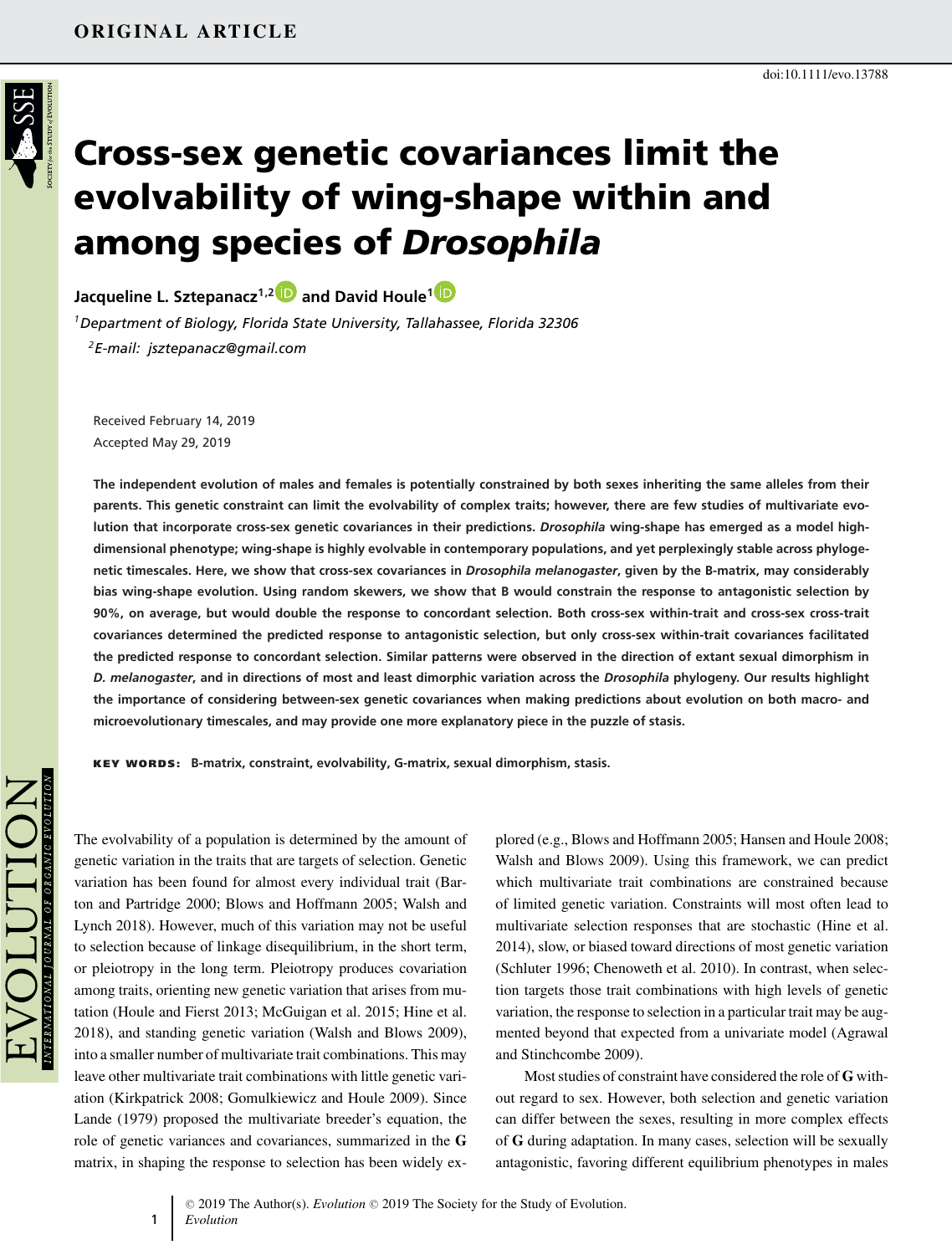and females. Therefore, we also need to consider the covariances between traits expressed in different sexes as potential sources of constraint. The divergence of sexually homologous traits seems particularly likely to be constrained because of the shared alleles that underlie them. This may make it difficult for one or both sexes to achieve their fitness optima, resulting in intralocus sexual conflict (Bonduriansky and Chenoweth 2009; Cox and Calsbeek 2009). Theory predicts that sexual conflict is a frequent byproduct of adaptation in species with separate sexes, regardless of the form of selection on each sex (Connallon and Clark 2013). When selection favors a different optimal trait value in each sex, and there is insufficient genetic variation to allow each sex to reach its optimum, mutations with similar phenotypic effects will tend to improve the fitness of one sex, while hurting the other. Conversely, when selection is sexually concordant and mutations have dissimilar effects on the two sexes it will be difficult to achieve similar phenotypes, again creating antagonism in the effects on fitness. More complex scenarios are also possible where there is no permanent equilibrium level of dimorphism or conflict, suggesting that the role of **G** will be important for both transient and equilibrium sexual antagonism (Pennell et al. 2016).

There are many examples of intralocus sexual conflict, for example, over locomotor activity in *Drosophila* (Long and Rice 2007), diet in crickets (Maklakov et al. 2008), and fitness itself (Foerster et al. 2007; Collet et al. 2016; Wolak et al. 2018). However, the occurrence of sexual dimorphism in many species suggests that intralocus sexual conflict can sometimes be resolved. The empirical work on this topic has focused on the role of intersexual genetic correlations for single traits. There are relatively few studies that quantify constraints imposed by multivariate cross-sex covariances (Steven et al. 2007; Barker et al. 2010; Campbell et al 2010; Lewis et al. 2011; Gosden et al. 2012; Reddiex et al 2013; Gosden and Chenoweth 2014; Ingleby et al. 2014; Walling et al. 2014; Cox et al. 2017), despite the fact that bivariate correlations rarely reflect the larger multivariate patterns of covariance (Conner and Via 1993; Blows and Hoffmann 2005; Hansen and Houle 2008; Walsh and Blows 2009).

Lande (1980) proposed a generalization of the multivariate breeder's equation to include differences in selection and inheritance in the two sexes. The equation,

$$
\begin{bmatrix} \Delta \bar{z}_m \\ \Delta \bar{z}_f \end{bmatrix} = \frac{1}{2} \begin{bmatrix} \mathbf{G}_m & \mathbf{B}' \\ \mathbf{B} & \mathbf{G}_f \end{bmatrix} \begin{bmatrix} \beta_m \\ \beta_f \end{bmatrix}
$$

predicts the responses in males ( $\Delta \bar{z}_m$ ) and females ( $\Delta \bar{z}_f$ ). Similarly, the selection gradient includes a vector for both males  $(\beta_m)$ and females  $(\beta_f)$ . The expanded **G** matrix,  $\mathbf{G}_{mf}$ , includes the symmetric within-sex (co)variances among traits for males and females ( $G_m$  and  $G_f$ ), and **B**, the covariances of homologous traits expressed in both males and females. The diagonal elements of **B** quantify the amount of genetic variation that is shared between the sexes for the same trait, whereas the off-diagonal elements quantify cross-sex cross-trait covariances. Unlike **G***<sup>m</sup>* and **G***f*, **B** is not necessarily symmetric. This reflects the fact that alleles can differ in the amount of variation that they cause when expressed in males versus in females (Gosden and Chenoweth 2014). All three submatrices of  $\mathbf{G}_{\textit{mf}}$  affect the response to selection. Here, we focus on the effect of **B**, which we can decompose into three parts. First, biased selection responses could arise due to the shared genetic variance between males and females for the same trait, represented by the diagonal elements of **B**. Second, the response may also be affected by the off-diagonal elements of **B**, the covariances between different traits, *i* and *j*, expressed in different sexes. We can partition the off-diagonal of **B** into a symmetric component, representing the shared cross-sex, cross-trait covariances that do not depend on which sex expresses trait *i* or *j*, and an asymmetric component representing the differences in covariance when trait *i* is expressed in a male and *j* in a female, versus when trait *i* is expressed in a female and *j* in a male.

Until recently, most studies have applied Lande's (1980) approach to a single trait, and have focused on the standardized intersexual genetic correlation  $r_{m}$  to infer the degree to which sexual dimorphism can evolve (Lynch and Walsh 1998; Poissant et al. 2009; Delph et al. 2011). Indeed, Poissant et al. (2009) reviewed 488 estimates of  $r_{mf}$  from 114 studies, all of which were focused on a single trait. Half of the estimates were above 0.8, suggesting that the evolution of sexual dimorphism may often be constrained. Consistent with this, Poissant et al. (2009) found a negative relationship between  $r<sub>mf</sub>$  and the degree of sexual dimorphism; traits with large positive intersexual correlations were less dimorphic while traits with small correlations showed a wide range of dimorphism. Therefore, the evolution of sexual dimorphism may often be constrained by high intersexual correlations. Inferences from studies of  $r_{\text{mf}}$ , however, are limited for at least three reasons. First, studies have tended to focus on sexually dimorphic traits that are generally expected to experience sexually antagonistic selection. For example, of the 395 studies with estimates of sexual dimorphism that Poissant et al (2009) reviewed, 67% of traits were dimorphic by 10% or more. Second, one cannot say from an *rmf* value and an estimate of sexual dimorphism whether there is ongoing sexual conflict. Third, as highlighted earlier, a single-trait approach overlooks multivariate genetic covariances between traits that are expressed in both sexes, which are fundamental for predicting responses to multivariate selection (Wyman et al. 2013).

A growing number of studies have incorporated multivariate cross-sex covariances in evolutionary predictions, utilizing Lande's (1980) extension of the multivariate breeder's equation. These studies have tended to focus on visibly dimorphic (Lewis et al. 2011; Gosden et al. 2012; Ingleby et al. 2014; Cox et al. 2017) and sexually selected traits (Gosden et al. 2012; Ingleby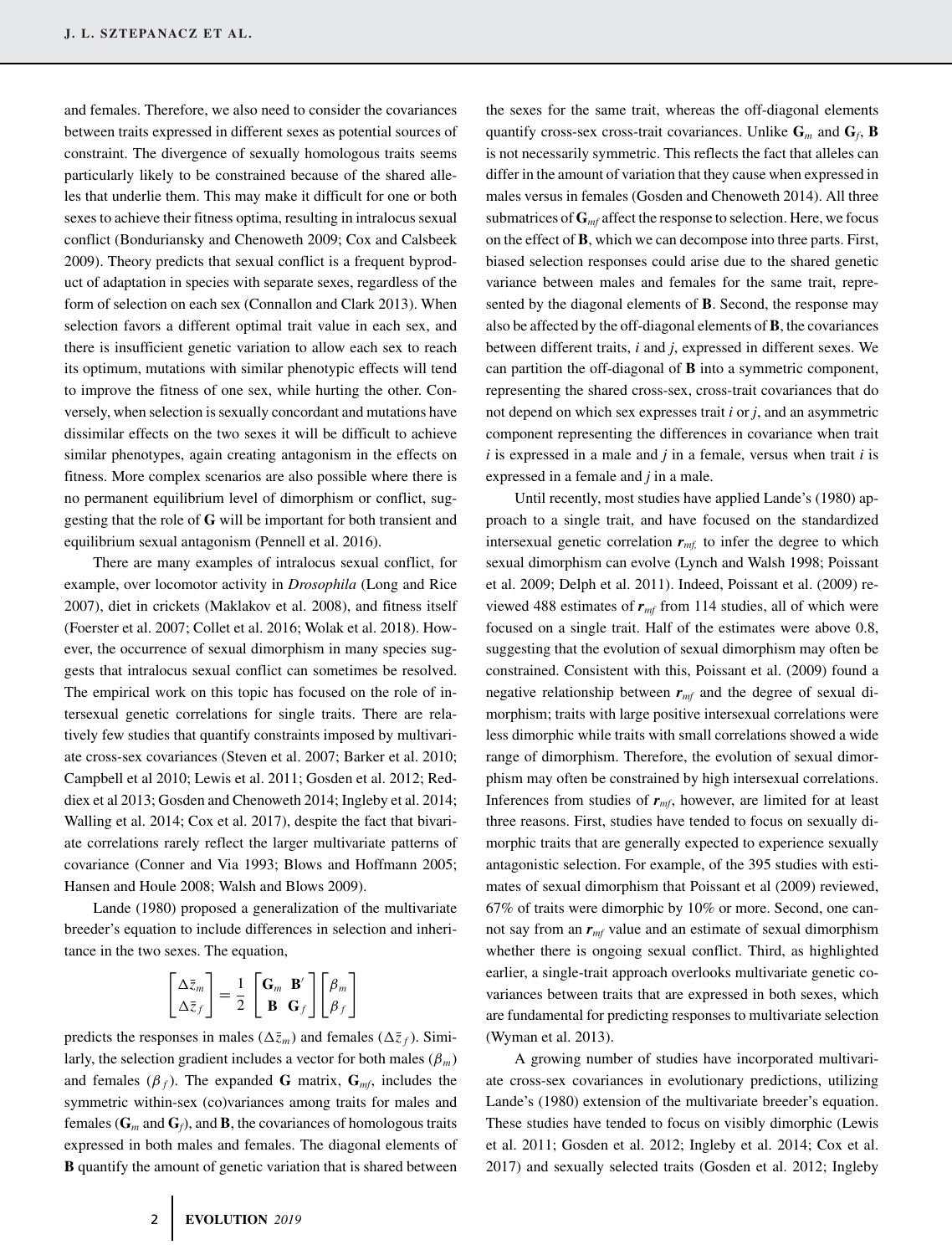et al. 2014; Cox et al. 2017). In almost every case, **B** potentially limits the response to antagonistic selection by biasing both the magnitude (Lewis et al. 2011; Ingleby et al. 2014; Cox et al. 2017) and direction (Lewis et al. 2011; Gosden et al. 2012) of the predicted response to estimated selection vectors or to random selection vectors. The role of **B** in biasing predicted evolutionary responses in traits that are not known or expected to experience sexually antagonistic selection has been quantified by only two studies. Cox et al. (2017) showed that **B** had little effect on the predicted response to selection in random directions, and Holman and Jacomb (2017) showed that **B** facilitated the response to sexually concordant selection. Therefore, **B** may have an equally important role in facilitating the response to selection. Indeed, an analysis of 424 selection gradient estimates by Cox and Calsbeek (2009) found that selection was sexually concordant in 59–83% of the estimates, and a formal meta-analysis of these data similarly found that 75–88% of the estimates were sexually concordant (Morrissey 2016). If we focus only on visibly dimorphic and sexually selected traits, we may be missing the larger effect of **B** on evolutionary trajectories for most traits in most populations.

In some studies, **B** appears to affect the response in females more than it does in males (Lewis et al. 2011; Gosden et al. 2012; White et al. 2018), which may be a consequence of stronger directional selection acting on male traits and stronger stabilizing selection on female traits (Wyman and Rowe 2014). Sex-specific responses can also differ when selection acts in the same way between the sexes, as a consequence of asymmetry in **B**,  $\mathbf{G}_m$  or **G***f*. Asymmetry is a common feature of **B** (Steven et al. 2007; Barker et al. 2010; Lewis et al. 2011; Gosden and Chenoweth 2014; Walling et al. 2014; Ingleby et al. 2014); however, only one study has directly quantified the proportion of covariance that is asymmetric, finding a range from 10 to 40 % depending on the population studied (Gosden and Chenoweth 2014). No one has attempted to quantify how much of the predicted bias in evolutionary responses that are caused by **B** is due to the three components of **B**: the diagonal elements and both the symmetric and asymmetric components of the off-diagonal elements.

Here, we estimate **B** and characterize its evolutionary consequences for a high-dimensional set of sexually homologous wing-shape traits of *D. melanogaster*. Wing shape in *Drosophila* has become a model system for the study of high-dimensional phenotypes (Houle et al. 2003, 2010), and genetic constraints. Several analyses have demonstrated the presence of genetic variation in all multivariate combinations of wing-shape traits for males and females separately (Mezey and Houle 2005; Houle and Meyer 2015; Sztepanacz and Blows 2015), suggesting that wing shape may be evolvable in all directions. Selection experiments in the lab support this, with rapid evolution often observed in response to artificial selection on wing-shape (e.g., Weber 1990;

Pélabon et al. 2010; Bolstad et al. 2015). Despite the correlative and manipulative evidence for high evolvability of wing-shape in contemporary populations, wing-shape is remarkably stable across the *Drosophila* phylogeny (Houle et al. 2017). Compared to many other insect species *Drosophila* wings are not very sexually dimorphic (Gidaszewski et al. 2009). We do not know whether the relative lack of dimorphism and the remarkable evolutionary stasis that we observe in *Drosophila* wings are due to selection or due to multivariate genetic constraints. In an experiment where evolution was only allowed to proceed through males, individual wing-shape traits in *D. melanogaster* evolved to be more male like and in the direction of extant sexual dimorphism. Males in the evolved populations experienced a fitness benefit while females experienced a cost, providing evidence for intralocus sexual conflict (Abbott et al. 2010).

To address these unanswered questions, we use our estimate of **B** to characterize how multivariate, cross-sex covariances affect the evolvability of a population of *D. melanogaster* across the entire phenotypic space and in the direction of extant sexual dimorphism. We also identify how **B** constrains the divergence in sexual dimorphism among 75 species of *Drosophila*. Specifically, we quantify how the three components of **B** constrain or facilitate the predicted responses to multivariate selection.

# *Methods* **EXPERIMENTAL DESIGN**

The analyses presented here were performed on a previously published data set; the detailed methods of the experiment can be found in Mezey and Houle (2005). Briefly, using a laboratory population initiated from 140 isofemale lines, a series of half-sibling breeding experiments were carried out over 36 temporally replicated blocks with an average of five sires per block. Each sire was mated to four or five virgin dams, and dams were allowed to oviposit individually for 2 days in each of two replicate vials. Upon eclosion, approximately five males and five females from each replicate oviposition vial were collected. One wing from each parent and each offspring were imaged using an automated image analysis system (Houle et al. 2003) and the *x*- and *y*-coordinates of 12 vein intersections (Fig. 1 in Mezey and Houle 2005) were recorded. The data were aligned by generalized Procrustes least squares superimposition, resulting in an estimate of wing size, and size-adjusted *x*- and *y*-coordinates that describe the relative displacement of each landmark from the centroid. One degree of freedom is lost to estimate wing size and three degrees of freedom are lost to standardize the orientation of wing shapes. Therefore, there are a maximum of 20 variable dimensions in the aligned *x-*, *y-*coordinate data. These coordinates capture variation in wing shape in units of centroid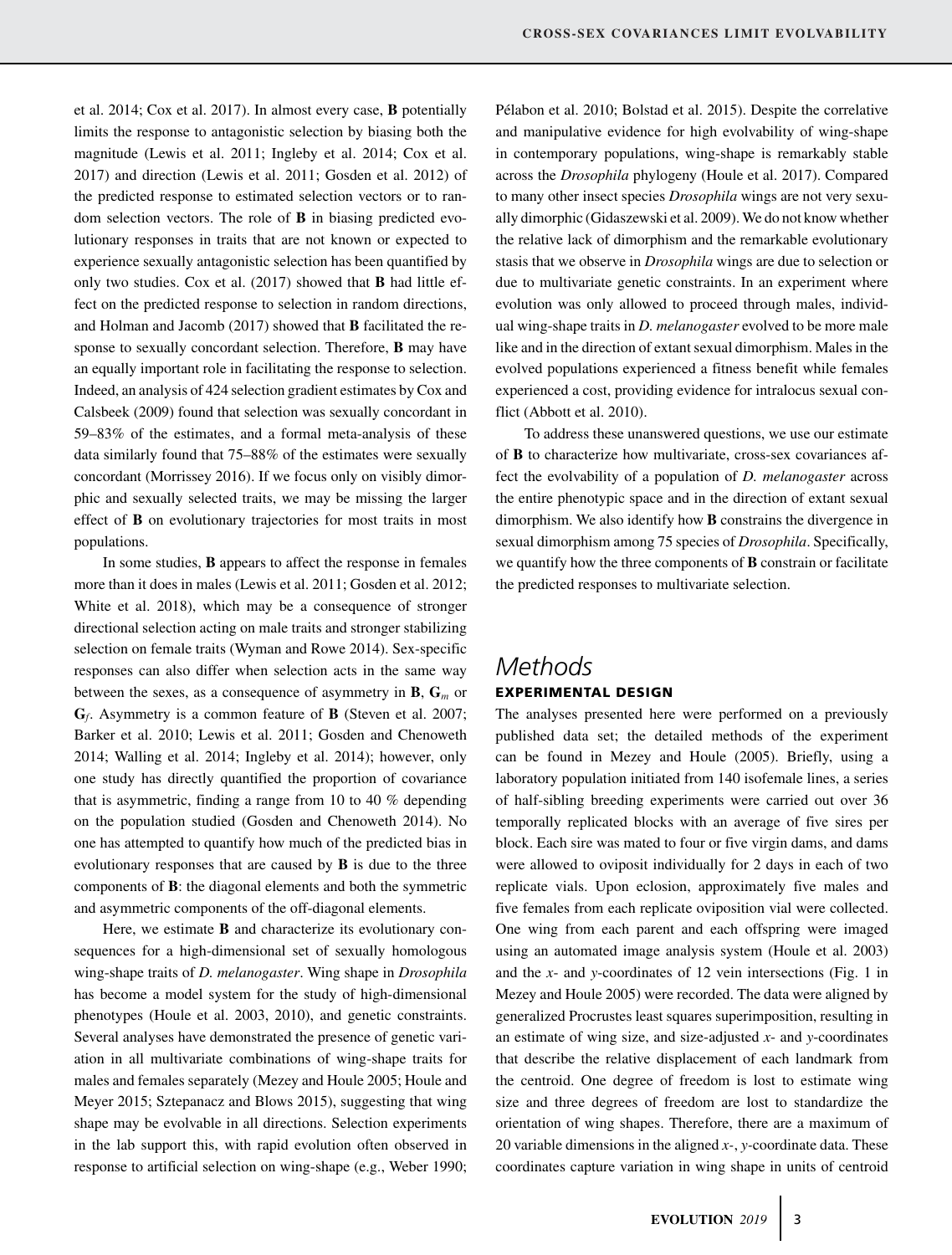size. In total, the breeding design consisted of 175 sires, 803 dams, and 17,325 individuals of which there were approximately equal numbers of males and females. Multivariate outliers of the 24 *x*-*y*-coordinates were identified using Mahalanobis distance, and a total of 124 multivariate outliers (0.7% of the data set) were removed prior to analyses. The phenotypic covariance matrix (**P**) of the 24 *x*-*y*-coordinates was calculated as  $P = \frac{XX'}{n-1}$ , and phenotypic scores on the first 20 principal components of **P** that have variation (Table S1) were used as traits in all subsequent analyses.

#### **SEXUAL DIMORPHISM**

The major axis of sexual dimorphism can be described by the multivariate trait combination that differs the most in mean between males and females. To determine this trait combination, we performed a linear discriminant analysis of the 20 principal components of wing-shape with sex as the discriminant variable, using the lda function in the MASS package in R. The discriminant function is the multivariate trait combination (vector) that maximizes the separation between male and female wing shapes. We obtained the error in the estimate of this multivariate trait combination by bootstrapping the data at the level of sire 500 times, and re-estimating the discriminant function for each sample of the data. To visualize how this vector relates to the difference in wing shape between males and females, we used the program Lory (Marquez et al. 2012). We show the relative pattern of contraction and expansion in the original 12 *x*- and *y*-coordinates of the average female wing, compared to the average male wing. To determine whether there was genetic variation in the direction of sexual dimorphism, and consequently the opportunity for flies to evolve in this multivariate trait combination, we fit a linear mixed effects animal model with a single response variable using restricted maximum likelihood (REML) implemented in WOM-BAT (Meyer 2007). The response variable was the phenotypic scores of each individual in the pedigree on the point estimate of the vector of sexual dimorphism. To test for the presence of additive genetic variation, a likelihood ratio test with one degree of freedom was used to compare the fit of a model that included an additive genetic effect to one that did not.

Cross-sex genetic covariances may not only influence evolutionary trajectories within populations but have the potential to determine how species and sexes diverge from each other over macroevolutionary timescales. We hypothesize that on a macroevolutionary timescale, the most variable sexually dimorphic trait combination may be less constrained by the cross-sex covariances described by **B**, enabling its evolution among species. In contrast, the least variable trait combination may be more constrained by **B**. Here, we focus on the multivariate trait combination that varies the most in sexual dimorphism among 75 species of *Drosophila*, and the multivariate trait combination that varies the least in sexual dimorphism among these same 75 species

(Table S2). To determine these multivariate trait combinations, we used a multifactor discriminant approach that we describe in detail in another paper (J. L. Sztepanacz and D. Houle unpubl. data). Briefly, we fit a MANOVA with the 20 wing-shape traits as response variables, and three predictors: a main effect of species, a main effect of sex, and a species∗sex interaction. We extracted the sums-of-squares and cross product matrices for the speciesby-sex interaction (**H**) and the residual (**E**). The eigenvectors of the matrix  $E^{-1}H$  describe the multivariate trait combinations that vary in sexual dimorphism among species. The leading eigenvector is the multivariate trait combination that varies the most in sexual dimorphism among species, and the last eigenvector is the trait combination that varies the least.

#### **ESTIMATION OF GENETIC COVARIANCE MATRICES**

The genetic variance-covariance matrix of the 20 variable principal component traits was estimated separately for each sex (males: **G***m*, females: **G***f*) using REML implemented in WOMBAT. Each trait was multiplied by 1,000 prior to analyses to aid in model convergence. The multivariate linear model was:

$$
\mathbf{y} = \mathbf{X}\boldsymbol{\beta} + \mathbf{A}\sigma_A^2 + \mathbf{I}\sigma_E^2,\tag{1}
$$

where **y** is the vector of phenotypic observations of all individuals for all traits, **X** is a design matrix relating observations to fixed effects  $\beta$ , **A** is a design matrix relating observations to the additive genetic effects *A*, and **I** is an identity matrix relating observations to the vector of residual effects *E*. The fixed effects were experimental block and trait. Random effects were assumed to be normally distributed and elements of *A* were further assumed to be drawn from  $A \sim N(0, G \otimes A)$  where G is the additive genetic covariance matrix for the 20 traits and **A** is the numerator relationship matrix. Elements of *E* were assumed to be drawn from  $E \sim N(0, \mathbf{R} \otimes \mathbf{I})$  where **R** is the residual covariance matrix and **I** is an identity matrix. The dimensionality of each covariance matrix  $\mathbf{G}_m$  and  $\mathbf{G}_f$  was determined using log-likelihood ratio tests for nested reduced rank models (Hine and Blows 2006), and Akaike's Information Criterion corrected for small sample size (AICc). To formally determine whether  $\mathbf{G}_m$  and  $\mathbf{G}_f$  differed from each other, we fit the multivariate linear model from Equation (1). However, we fixed the starting values of  $\mathbf{G}_m$  at the best estimate of  $G_f$  and maximized the likelihood of the model with respect to these fixed values. A log-likelihood ratio test was used to compare the likelihood of this constrained model with the unconstrained true estimate of **G***m*. The likelihood ratio test had 210 degrees of freedom, the difference in the number of parameters that were free to vary between models.

Sampling distributions for each covariance component in **G***<sup>m</sup>* and  $G_f$  were obtained using the REML-MVN approach (Meyer and Houle 2013; Houle and Meyer 2015) that samples normal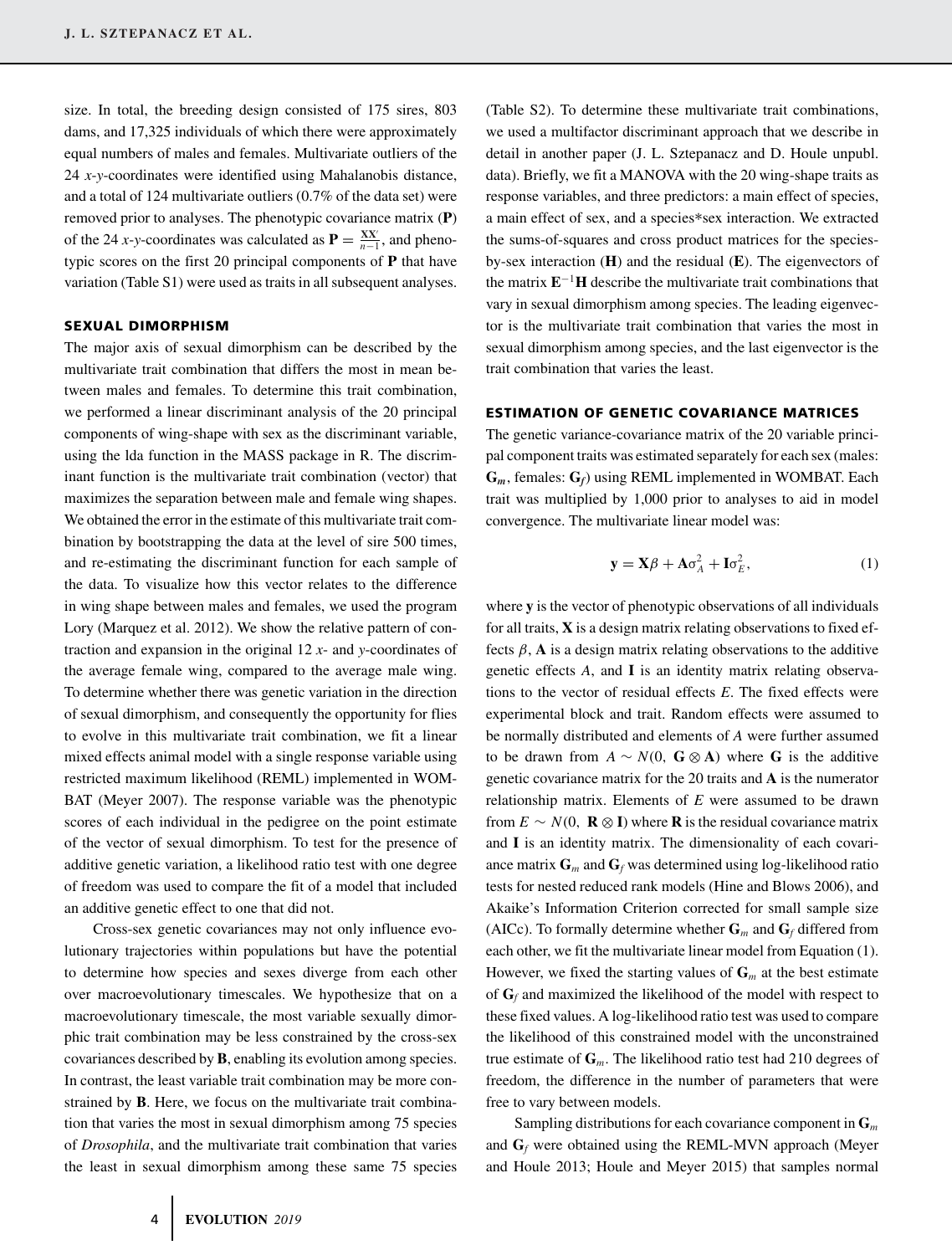deviates from the inverse of the Fisher Information matrix. We sampled the elements of the Cholesky factors of the inverse of the Fisher Information matrix (the "L-scale") at the same rank as the best estimate of  $G_m$  or  $G_f$  and used those to construct samples of  $\mathbf{G}_m$  or  $\mathbf{G}_f$ . The sampling distributions of matrices and their functions obtained using this approach are analogous to the posterior distributions obtained from MCMC models and can be interpreted in the same way. Sampling on the L-scale constrains the samples to be positive semi-definite (i.e., variances are bounded by 0) (Houle and Meyer 2015). Therefore, it is not appropriate to compare confidence intervals (CIs) of variances or eigenvalues to 0. Interpreting confidence intervals of variances without reference to an appropriate null distribution can result in erroneous conclusions for the presence of significant variance (Sztepanacz and Blows 2017). However, individual covariances are unbounded, and therefore, the confidence intervals of these parameters can be directly compared to zero. Additionally, the confidence intervals of variances and covariances from **G***<sup>m</sup>* and **G***<sup>f</sup>* can be directly compared to each other.

The same multivariate linear model described in Equation (1) was used to estimate the 40-dimensional genetic covariance matrix **G***mf*, except that each sex-trait combination was treated as a different trait, resulting in 40 traits in the analysis. Because male and female traits are measured on different individuals there is no residual covariance between them, and therefore, elements relating to this part of the matrix were fixed at zero. Consequently, the model estimated 820 parameters for the additive genetic random effect and 420 parameters for the residual. The dimensionality of the 40-trait genetic covariance matrix, **G***mf* was determined using log-likelihood ratio tests for nested reduced rank models and by AICc values. Sampling distributions for each covariance component in **G***mf* were obtained by REML-MVN sampling on the L-scale at the same rank as the best estimate of  $G_{\text{mf}}$ .

#### **CROSS-SEX (CO)VARIANCES**

The additive genetic covariance matrix  $\mathbf{G}_{mf}$ , estimated in the 40trait analysis, can be viewed as three submatrices: the genetic covariance among traits in males  $(G_m$  submatrix), the genetic covariance among traits in females  $(G_f \text{ submatrix})$ , and the crosssex covariances of the traits (**B** submatrix). **B** reflects the degree to which homologous traits in males and females share genetic (co)variance. The diagonal elements of **B** are the between-sex genetic covariance for the same trait. The magnitude of covariance can intuitively be standardized as a correlation. A correlation of zero means that selection on a given trait in one sex should have no impact on that trait in the other sex. A correlation of one means that selection to increase the trait value in one sex will result in a correlated response to increase the trait value in the other. The off-diagonal elements of **B** (**B***upper* and **B***lower*) are the between-sex covariances for one trait in males and a different trait in females. Their correlations similarly indicate the magnitude of average genetic relationship between the two traits when they are expressed in different sexes. **B** is not necessarily symmetric, so  **and**  $**B**<sub>lower</sub>$  **may differ. Asymmetry in <b>B** can arise due to sex differences in allele frequencies, additive and dominance effects (Fry 2009), or sex-specific gene expression (Allen et al. 2018). To determine whether the correlation between wing-shape traits in males and females resulted in asymmetric patterns of genetic variance between the sexes, we extracted the symmetric and skewsymmetric components of **B** that are uncorrelated with each other using the matrix decomposition:

$$
A = S + N,\t(2)
$$

where  $S = 1/2(A + A')$  is symmetric and  $N = 1/2(A - A')$  is skew symmetric (Gosden and Chenoweth 2014). We then calculated the sums-of-squares of the skew symmetric (**N**) and symmetric (**S**) components, using the percentage of the skew-symmetric sums of squares as the measure of asymmetry, following Gosden and Chenoweth (2014). We applied this decomposition to the point estimate of **G***mf* and to each of the 1000 RML-MVN samples of **G***mf*, to obtain the 95% confidence intervals.

# **PARTITIONING G***mf* **INTO SEXUALLY CONCORDANT AND ANTAGONISTIC GENETIC VARIATION**

To quantify the amount of genetic variation that would allow males and females to respond to completely sexually concordant versus completely sexually antagonistic selection, we partitioned our estimate of **G***mf* into two complementary subspaces: a 20-dimensional subspace with only sexually concordant genetic variation and a 20-dimensional subspace with only sexually antagonistic genetic variation. This partition, thus, characterizes variation allowing a response to selection in exactly the same direction between the sexes and in exactly opposite directions.

Our first step was to construct an arbitrary set of orthonormal vectors  $(S_m)$  that spanned the concordant and antagonistic subspaces of **G***mf*. We used the set of 20 eigenvectors **E***<sup>m</sup>* that span the space of a 20-dimensional identity matrix, and divided them by the square root of two, such that  $S_m$  (defined below) was orthonormal. We could have equally chosen the set of 20 orthonormal vectors that form the basis for any 20-dimensional matrix and obtained the same result. In the 40  $\times$  40 matrix  $S_m = \begin{bmatrix} E_m & E_m \\ E_m & -E_m \end{bmatrix}$  , the unitlength vectors in first 20 columns span the space of all concordant genetic variance in **G***mf*, while the unit vectors in columns 21–40 span the space of all antagonistic genetic variance in **G***mf*. We next projected **G***mf* onto this space

$$
\mathbf{G}_{CA} = \mathbf{S}_m{}^T \mathbf{G}_{mf} \mathbf{S}_m, \tag{3}
$$

The upper left submatrix of  $\mathbf{G}_{CA}$  is a 20-dimensional covariance matrix,  $\mathbf{G}_C$ , in the concordant subspace while the lower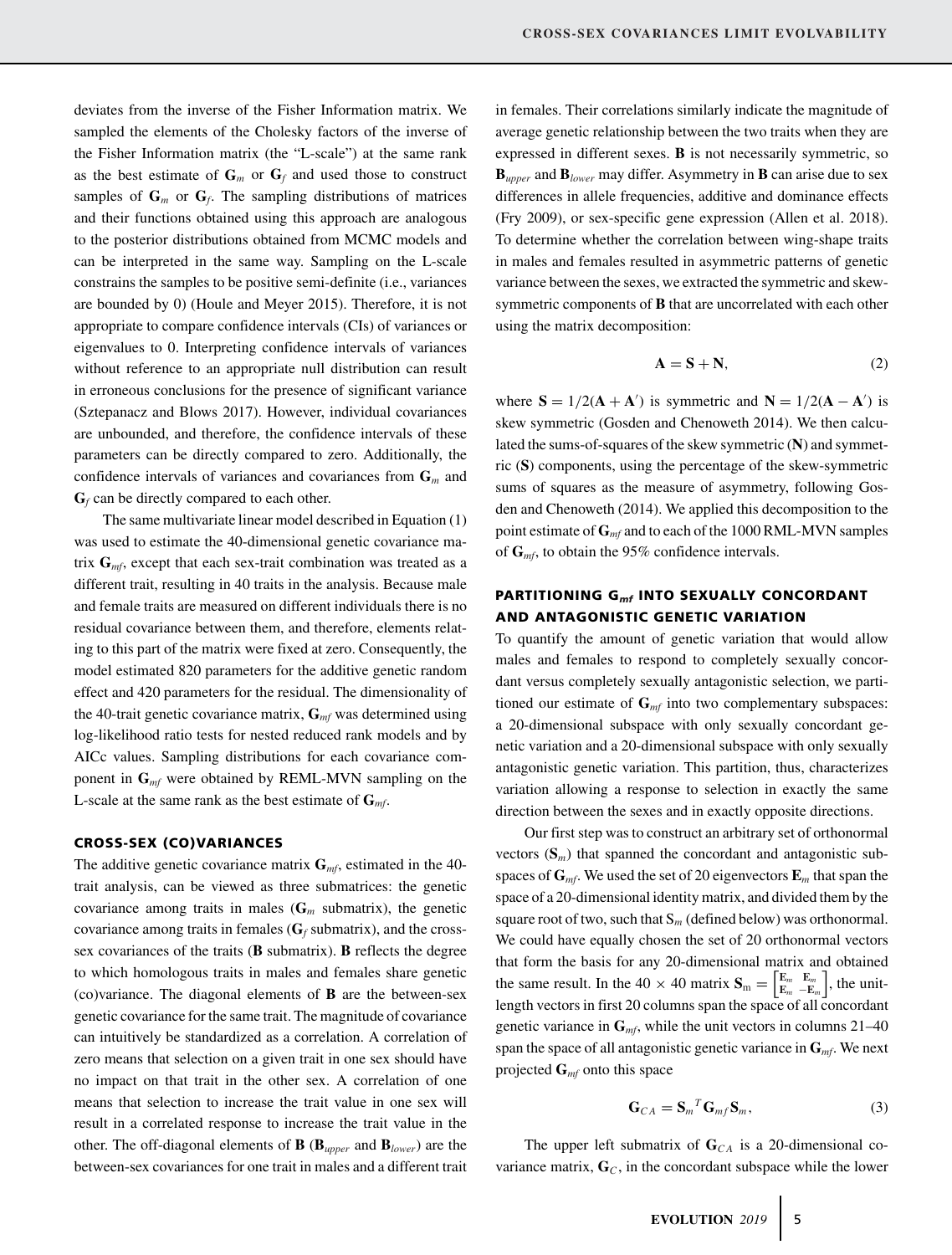right submatrix, **G***A*, is a 20-dimensional covariance matrix in the antagonistic subspace. The trace of  $\mathbf{G}_C$  and the trace of  $\mathbf{G}_A$ give the total concordant and antagonistic genetic variance in **G***mf*, respectively.

## **CONSTRAINTS IN THE PREDICTED RESPONSE TO SELECTION DUE TO B**

To determine how cross-sex genetic covariances, given by the **B** submatrix of **G***mf*, may constrain the response to selection, we used a modified random skewers approach (Cheverud 1996; Cheverud and Marroig 2007) in conjunction with an extended version of the R metric proposed by Agrawal and Stinchcombe (2009) to determine how much covariances alter the rate of adaptation. This enabled us to identify regions of phenotypic space predicted to have differential responses to selection depending on both the type of selection and covariance the structure of **B**.

The R metric (Agrawal and Stinchcombe 2009) quantifies how much covariances alter the rate of adaptation as the ratio of the predicted response to selection when covariances are included in the breeder's equation versus excluded from the equation. We employed this approach by comparing the predicted response to selection for an estimated  $\mathbf{G}_{mf}$  matrix, to one where the entire **B** (**B'**) submatrix of that **G***mf* is set to 0 (Cox et al. 2017; Holman and Jacomb 2017):

$$
R_B = \frac{\beta' \mathbf{G}_{mf} \beta}{\beta' \mathbf{G}_{mf(B=0)} \beta}.
$$
 (4)

We also extended this approach by decomposing **B** into three components that may impact the predicted response to selection differently. In all cases, we changed **B** and **B'** for each of the 1,000 samples of our observed 40-dimensional **G***mf* matrix. First, we modified **B** so that it was symmetric, replacing the observed **B** with its symmetric component from Equation (2),  $\mathbf{G}_{mf_{(B=symmetric)}}$ . Second, we removed the remaining symmetric off-diagonal elements of **B** (**B'**) by making them 0, while keeping the diagonal elements at their observed values, **G***mf*(*B*=*diagonal*) . This allowed us to test how much of the observed response to selection was facilitated or constrained by cross-sex covariances among different traits. Finally, we set the entire **B** (**B'**) to 0. These modifications of **B** are nested within each other, and therefore, satisfy the following equation:

$$
\log\left(\frac{\beta'\mathbf{G}_{mf}\beta}{\beta'\mathbf{G}_{mf_{(B=0)}}\beta}\right) = \log\left(\frac{\beta'\mathbf{G}_{mf}\beta}{\beta'\mathbf{G}_{mf_{(B=symmetric)}}\beta}\right) + \log\left(\frac{\beta'\mathbf{G}_{mf_{(B=symmetric)}}\beta}{\beta'\mathbf{G}_{mf_{(B=symmetric)}}\beta}\right) + \log\left(\frac{\beta'\mathbf{G}_{mf_{(B=diagonal)}}\beta}{\beta'\mathbf{G}_{mf_{(B=0)}}\beta}\right). \tag{5}
$$

We calculated each term of Equation (5) to quantify how much each feature of **B** alters the predicted response to selection.

Sometimes our modifications of **B** resulted in the matrices having negative eigenvalues; in these cases, the resulting matrix was bent to the nearest positive definite matrix using the nearPD function (Bates and Maechler 2018) in R (R Core Team 2019). Because the negative eigenvalues were generally of small magnitude the bending did not appear, from visual inspection, to qualitatively change any other aspects of the matrices.

To generate the random skewers, we sampled random 20 element vectors from a multivariate normal distribution *N*(0, 1). To make a 40-dimensional sexually concordant selection gradient, we stacked a copy of each vector on top of itself. To make a 40 dimensional sexually antagonistic selection gradient, we stacked the opposite of each vector on top of itself. Each vector was scaled to unit length before any subsequent analyses.

We randomly sampled 8,000 selection gradients for each type of selection. Eight thousand was chosen to adequately sample the multivariate space and maintain a reasonable computation time. We projected each selection gradient through each of the 1,000 samples of **G***mf* and each of the three modified matrices. The genetic variance in the direction of  $\beta$ , which we call the evolvability of  $\beta$ , was determined using the formula

$$
\sigma_{\beta}^{2} = \beta' \frac{1}{2} \mathbf{G}_{mf} \beta, \tag{6}
$$

with the factor of  $1/2$  to account for the equal autosomal contribution of males and females (Lande 1980). For each selection gradient, we applied Equation (5) to determine the effect of each feature of**B**on the predicted response to selection in that direction.

### **CONSTRAINTS TO PREDICTED SELECTION RESPONSE IN THE DIRECTION OF SEXUAL DIMORPHISM**

To test how **B** would bias the predicted response to selection in the direction of extant sexual dimorphism within *D. melanogaster* and in the genus *Drosophila*, we calculated the predicted response to selection for selection vectors that correspond to these directions for **G***mf* and for the modified **G**s. The direction of extant sexual dimorphism in *D. melanogaster* is the multivariate trait combination obtained from the linear discriminant function that best separates males and females. We also estimated the directions of greatest and least variation in sexual dimorphism across the *Drosophila* phylogeny (J. L. Sztepanacz and D. Houle unpubl. data). For all three trait combinations, we resampled the data 500 times at the species level and estimated the vectors for each resampled data set, to obtain the sampling error in the estimates. For each estimate of each vector, we created concordant and antagonistic selection vectors as described above. Each vector was then projected through the 1000 samples of our observed and modified **G**s as above. Therefore, the predicted response to selection in each direction incorporates both the sampling error in the estimation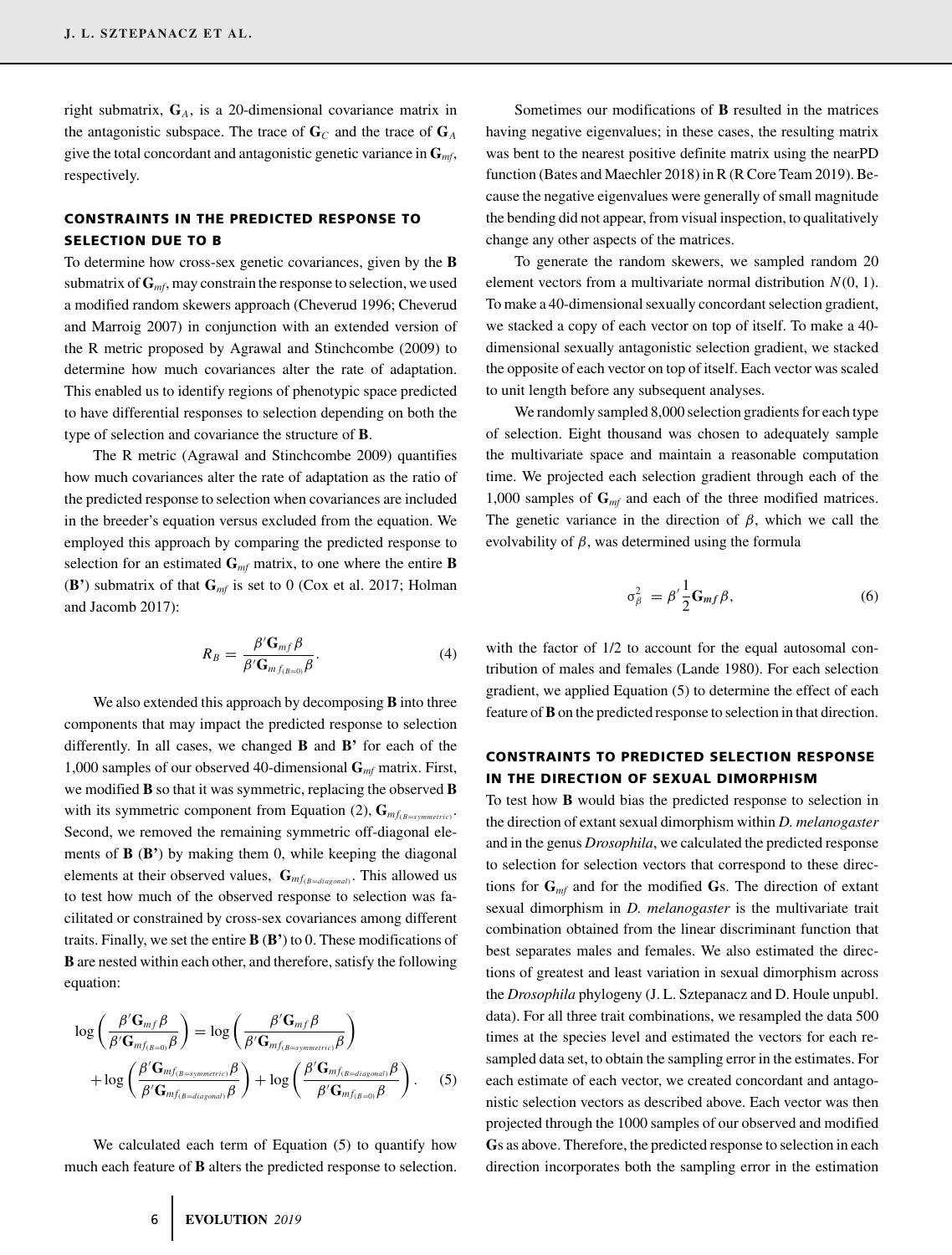of each selection gradient and the sampling error in the estimate of  $\mathbf{G}_{mf}$ .

# *Results*

# **SEXUAL DIMORPHISM**

A linear discriminant analysis showed that mean wing shape in *D. melanogaster* was sexually dimorphic. The discriminant function was accurate; crossvalidation correctly predicted sex 95.8% of the time across 1000 unique test data sets that were each comprised of 10% of the total data. The difference in mean wingshape between males and females was also statistically significant  $(MANOVA: Pillai's trace = 0.754, F<sub>20, 17179</sub>$  = 2643,  $P < 0.0001$ ), and we found significant additive genetic variation in multivariate sexual dimorphism (V<sub>A =</sub> 0.363  $\pm$  0.022;  $\chi^2$  = 2245.914,  $df = 1, P < 0.001$ ) with a heritability of sexual dimorphism of 0.37. To visualize dimorphism in the original traits, we compared the wing-shape defined by the 12 *x*- and *y*-coordinates of the average female wing to the average male wing. The average female wing was contracted in the distal wing tip and expanded in the proximal interior region (Fig. 1). This reflects the fact that the long veins are closer at the tip of the wing and the crossveins are shifted distally in females. The Euclidian distance between males and females in shape space was 15 centroid-size units. This magnitude of shape dimorphism is moderate compared to the range of four to 24 centroid-size units that we have found across 83 species of *Drosophila* (J. L. Sztepanacz and D. Houle unpubl. data). Sexual dimorphism in centroid size, which is a measure of wing-size, was 0.16 when calculated using the sexual dimorphism index  $(\frac{\text{female size}}{\text{male size}} - 1)$ . This is comparable to the magnitude of sexual size dimorphism for many traits in many species, as reviewed in Poissant et al (2009).



**Figure 1. The pattern of relative expansion and contraction in the average wing of females compared to males of** *D. melanogaster.* **The colors represent the proportional local change in area on the log2 scale, where the orange value at +0.2 represents an expansion of 15% and the blue value at −0.2 represents a contraction of 15%. Patterns of expansion and contraction are shown in centroid size units for the original** *x* **and** *y* **landmark coordinates.**

#### **G***mf*

Male and female **G** matrices were each estimated to have genetic variance in all 20 dimensions of phenotype space, when estimated separately. Fitting 19 variable dimensions significantly reduced the fit of both models: (males  $\chi^2$  = 6.508, *df* = 1, *P* = 0.01; females  $\chi^2$  = 11.85, *df* = 1, *P* < 0.001). These likelihood ratio results were supported by AICc values that similarly indicated a best fit for 20 dimensions in males  $(\Delta AICc = 2.25)$ and 20 in females ( $\triangle AICc = 4.92$ ). These results suggest that wing-shape should be able to respond to selection in any direction in both sexes. They are consistent with an analysis of this population that found significant genetic variation in all directions of phenotype space when the male and female data were pooled (Houle and Meyer 2015), and with wing-shape analyses of male *Drosophila serrata* (Sztepanacz and Blows 2015). We compared the fit of the model that estimated  $\mathbf{G}_m$  to the fit of a model where the (co)variances of  $\mathbf{G}_m$  were constrained to equal the best estimate of  $\mathbf{G}_f$ , to determine whether  $\mathbf{G}_m$  and  $\mathbf{G}_f$  differed statistically from each other. The constrained model was a significantly poorer fit than the unconstrained model ( $\chi^2$  = 334.16, *df*  $= 210, P < 0.001$ ). Therefore, the orientation of genetic variation that is determined by the (co)variance structure of male and female wing-shape traits differs. However, the total genetic variance did not differ between males and females, nor did the average evolvability, nor the average conditional evolvability (Table 1), suggesting that males and females had equal evolutionary potential overall.

The 40-trait analysis that simultaneously estimated the additive genetic covariance in wing-shape within and between the sexes (**G***mf*) provided a strikingly different picture of genetic variation in wing-shape. Both likelihood ratio tests and AIC values indicated that only 26 of the possible 40 variable dimensions of **G***mf* had significant additive genetic variance. Reducing dimension from 26 to 25 significantly reduced the fit of the model:  $(\chi^2 = 24.95, df = 14, P = 0.035; \triangle AICc: 0.921)$ . The distribution of genetic variation, given by the eigenvalues of **G***mf*, dropped off after the 20th eigenvalue (Fig. 2), demonstrating that the **B** matrix generates significant genetic constraints. The majority of the genetic variance for the same wing-shape traits in males and females is shared between the sexes, as the genetic correlations between the same wing-shape traits in males and females were approximately 0.9 in all cases (Table 2, Tables S3 and S4).

We partitioned **B** into its upper triangle (**B***upper*) and lower triangle (**B***lower*) components, excluding the diagonal elements, to characterize the asymmetry in **B**. The only difference between **B***upper* and **B***lower* is which sex is expressing which trait in the cross-sex covariance estimate. The mean magnitude of covariance did not differ between **B***upper* and **B***lower*, nor did the average covariance. The point estimates for each covariance component were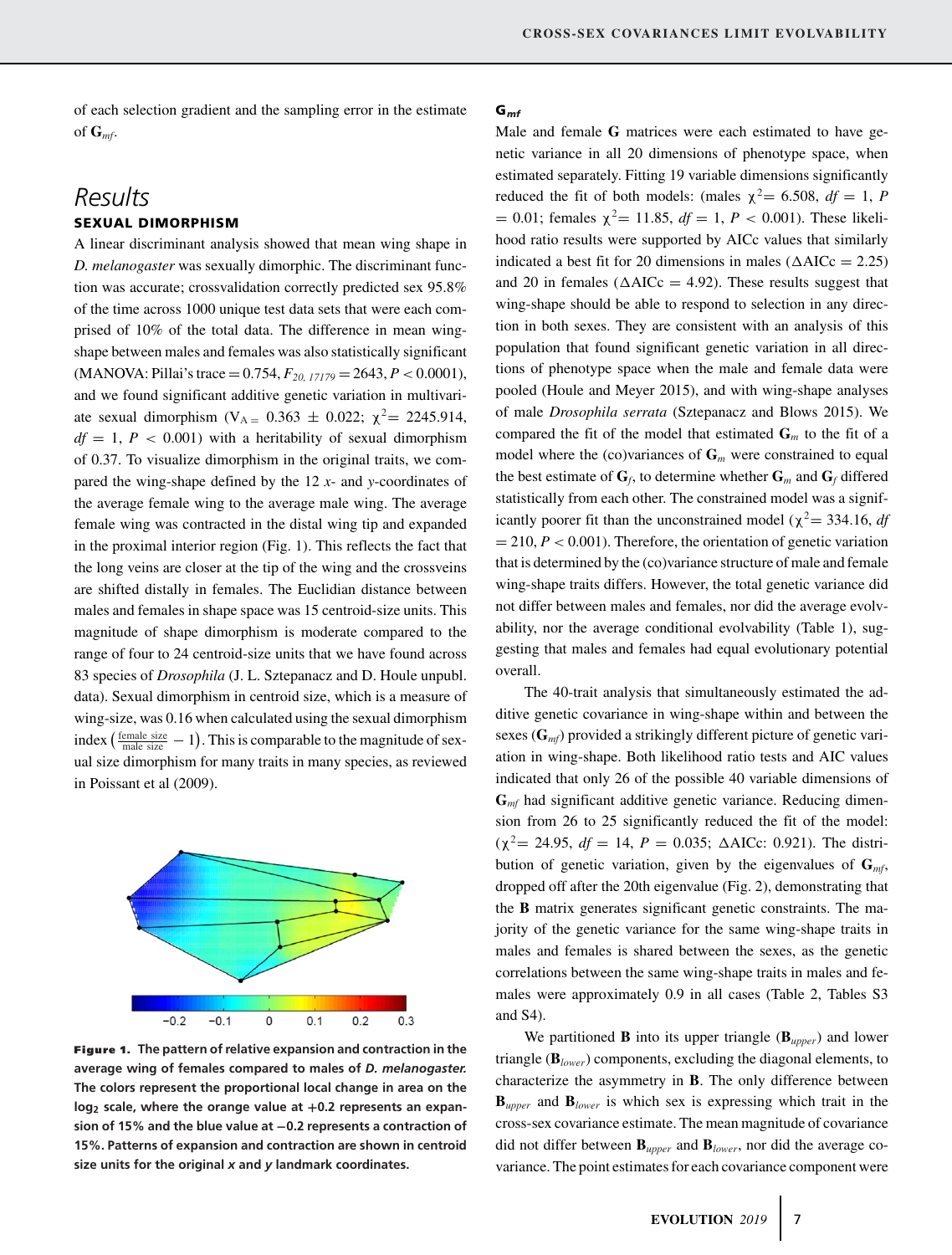**Table 1.** The total genetic variance in wing shape  $(V_A)$  for males and females separately, the average evolvability ( $\dot{e}$ ), and the average **conditional evolvability (¯***c***).**

| Male   | 216.470 (204.930, 228.980) | 10.083 (10.246, 11.449) | 1.609(1.501, 1.725) |
|--------|----------------------------|-------------------------|---------------------|
| Female | 212.134 (195.937, 216.665) | 10.324 (9.979, 10.833)  | 1.539(1.428, 1.659) |

**Confidence intervals (95%) of the estimates are given in parentheses, and were obtained from 1,000 REML-MVN samples of full-rank models sampled on the L-scale.**



**Figure 2. The additive genetic variance in each of the eigenvectors of G***mf* **and the concordant and antagonistic subspaces of G***CA***. The heights of the bar represents the point estimate of** *V***<sup>A</sup> for each eigenvector, and the error bars show the 95% confidence interval of the estimate from REML-MVN sampling on the L-scale of a reduced-rank 26 dimensional model. The first 20 basis vectors of G***CA* **are eigenvectors in the concordant subspace, while the second 20 eigenvectors (only first 10 are shown) are in the antagonistic subspace.**

often close to and not significantly different from 0 (Fig. 3). As a result, the sign of the point estimates of **B***upper* and **B***lower* were often discordant (91 of 190 had different signs). The proportion of **B** that was skew symmetric was 0.0526 (95% CI: 0.044, 0.113), and was significantly different from zero.

# **CONCORDANT AND ANTAGONISTIC GENETIC VARIATION IN G***mf*

We projected  $\mathbf{G}_{mf}$  onto concordant and antagonistic subspaces, and just 4.32% (95% CI: 4.31–4.34%) of the total genetic variation lied in the antagonistic subspace. Therefore, the majority of genetic variance in **G***mf* was sexually concordant, meaning that there is relatively little standing genetic variation that would allow changes in sexual dimorphism. Figure 2 compares the eigenvalues of the 26 eigenvectors of **G***mf* that have genetic variation with the eigenvalues of concordant  $(\mathbf{G}_C)$  and antagonistic  $(\mathbf{G}_A)$  genetic variation. In all cases, the eigenvalues of  $\mathbf{G}_{mf}$  were larger than

the concordant variance of the same rank. The differences are too small to be apparent for the first few, highly ranked, eigenvectors, but are quite apparent for the low-ranking eigenvectors of **G***mf*. The most variable parts of the antagonistic subspace have more genetic variation than the last 10 dimensions of the concordant subspace. Therefore, the first few eigenvectors of **G***mf* largely capture concordant variation, and subsequent eigenvectors reflect increasing proportions of antagonistic variation. It is likely that most genetic variants have both concordant and antagonistic effects.

#### **THE EFFECT OF G***mf* **ON EVOLVABILITY**

We predicted the response to random direction of selection (e.g., Cheverud and Marroig 2007), and compared the predicted responses based on the full matrix (**G***mf*) to responses predicted by three altered **B** matrices. The three modified matrices (1) replaced **B** with its symmetric component; (2) included only the diagonal of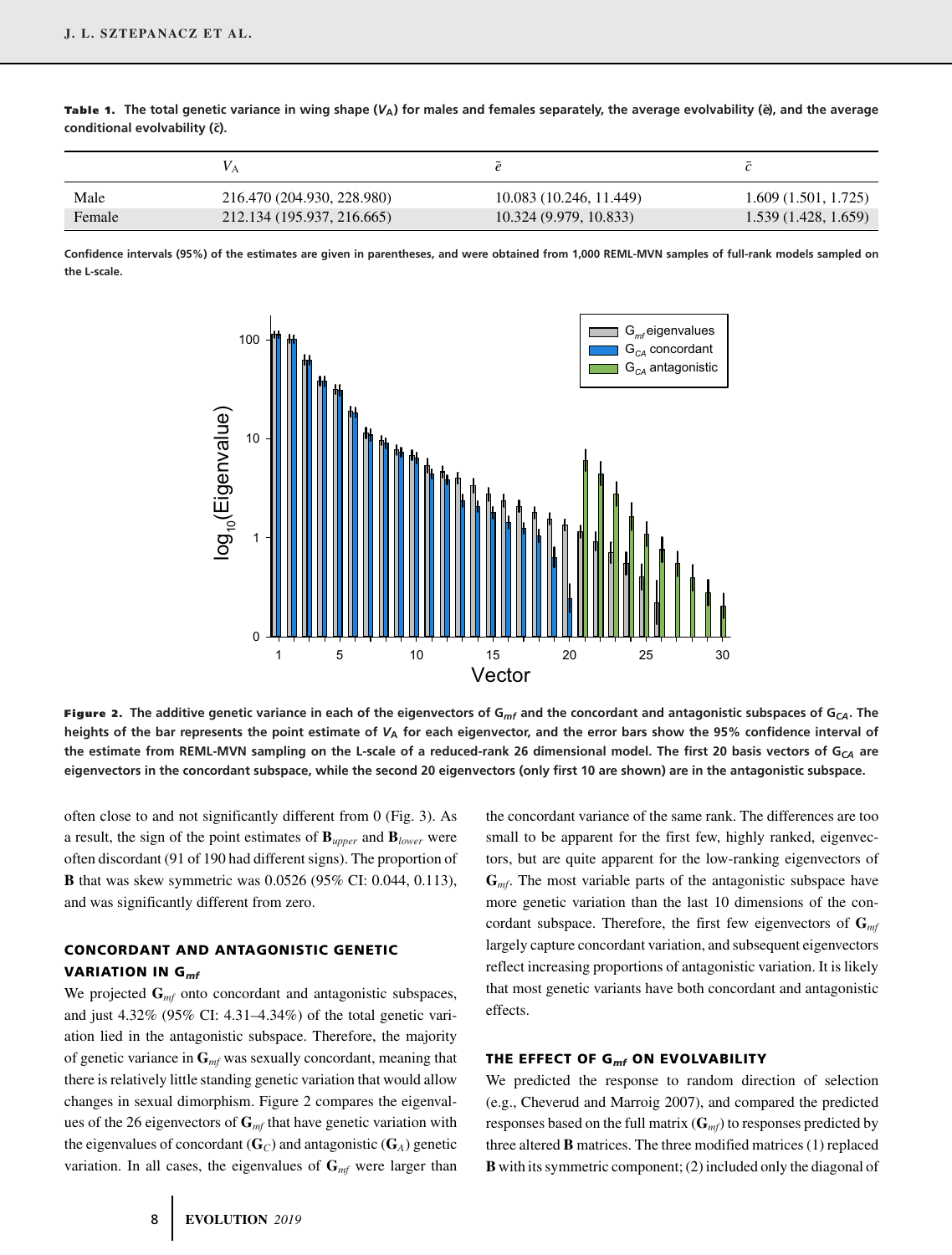|          |          |                  |          |                  |                 |           |          |                |          |                 |          |                 | with covariances given in the lower triangle of the submatrices and correlations given in italics in the upper triangle. Genetic variances are shown on the diagonal in bold. The bottom left quadrant                                           |                  |
|----------|----------|------------------|----------|------------------|-----------------|-----------|----------|----------------|----------|-----------------|----------|-----------------|--------------------------------------------------------------------------------------------------------------------------------------------------------------------------------------------------------------------------------------------------|------------------|
|          |          |                  |          |                  |                 |           |          |                |          |                 |          |                 | PC1 to PC20 are the 20 male wing-shape traits and PC21 to PC40 are the 20 female wing-shape traits. The top left and bottom right quadrants represent the symmetric G <sub>m</sub> and G <sub>r</sub> portions of G <sub>m/r</sub> respectively, |                  |
| 0.224    |          | 0.085            | 0.034    | $-0.179$         | $-0.136$        | 0.109     | 0.175    |                | 0.082    | $-0.081$        | $-0.074$ | 0.049           | 0.038                                                                                                                                                                                                                                            | PC <sub>40</sub> |
|          | $\vdots$ |                  |          |                  |                 |           |          | $\vdots$       |          |                 |          |                 |                                                                                                                                                                                                                                                  |                  |
| 0.015    | $\vdots$ | 17.689           | $-2.329$ | $-0.733$         | 2.228           | $-3.430$  | 0.032    | $\ddot{\cdot}$ | 16.892   | $-0.827$        | $-1.755$ | 1.194           | $-4.431$                                                                                                                                                                                                                                         | <b>PC25</b>      |
| $-0.061$ | $\vdots$ | $-0.020$         | 21.960   | $-0.590$         | 3.757           | $-10.973$ | 0.127    | $\vdots$       | 0.587    | 19.516          | $-1.037$ | 1.491           | $-14.240$                                                                                                                                                                                                                                        | PC24             |
| $-0.039$ | $\vdots$ | 0.110            | 0.104    | 38.739           | 4.738           | $-13.964$ | 0.103    | $\vdots$       | $-0.501$ | 0.291           | 33.791   | 2.760           | $-12.261$                                                                                                                                                                                                                                        | PC23             |
| 0.036    | $\vdots$ | $-0.371$         | $-0.356$ | $-0.009$         | 53.419          | $-0.424$  | 0.052    | $\vdots$       | 2.607    | 3.330           | 3.369    | 49.663          | 0.277                                                                                                                                                                                                                                            | PC22             |
| 0.858    | $\vdots$ | 0.063            | 0.038    | 0.016            | 0.008           | 39,809    | 0.023    | $\vdots$       | $-5.167$ | $-10.585$       | $-9.736$ | 3.725           | 39.981                                                                                                                                                                                                                                           | PC21             |
| 0.858    | $\vdots$ | 0.032            | 0.127    | 0.103            | 0.052           | 0.023     | 0.187    | $\vdots$       | $-0.010$ | 0.024           | 0.159    | 0.072           | 0.106                                                                                                                                                                                                                                            | <b>PC20</b>      |
|          | $\vdots$ |                  |          |                  |                 |           |          | $\vdots$       |          |                 |          |                 |                                                                                                                                                                                                                                                  | $\ddot{\cdot}$   |
| 0.040    | $\vdots$ | 0.934            | 0.029    | $-0.019$         | 0.083           | $-0.191$  | $-0.005$ | $\vdots$       | 18.473   | 0.524           | $-1.310$ | 1.229           | $-7.007$                                                                                                                                                                                                                                         | PC5              |
| $-0.037$ | $\vdots$ | $-0.043$         | 0.907    | 0.010            | 0.099           | $-0.366$  | 0.012    | $\vdots$       | 0.027    | 21.063          | $-0.789$ | 2.940           | $-14.337$                                                                                                                                                                                                                                        | PC <sub>4</sub>  |
| $-0.027$ | $\vdots$ | $-0.072$         | $-0.038$ | 0.940            | 0.080           | $-0.267$  | 0.064    | $\vdots$       | $-0.053$ | $-0.030$        | 33.354   | 3.869           | $-10.728$                                                                                                                                                                                                                                        | PC3              |
| 0.014    | $\vdots$ | 0.039            | 0.044    | 0.061            | 0.933           | 0.081     | 0.023    | $\vdots$       | 0.039    | 0.088           | 0.092    | 53.087          | 4.696                                                                                                                                                                                                                                            | PC <sub>2</sub>  |
| 0.011    | $\vdots$ | $-0.151$         | $-0.437$ | $-0.283$         | 0.005           | 0.911     | 0.035    | $\vdots$       | $-0.234$ | $-0.449$        | $-0.267$ | 0.093           | 48.430                                                                                                                                                                                                                                           | ្ត្              |
| PC40     | $\vdots$ | PC <sub>25</sub> | PC24     | PC <sub>23</sub> | PC <sub>2</sub> | PC21      | PC20     |                | PC5      | PC <sub>4</sub> | PC3      | PC <sub>2</sub> | g                                                                                                                                                                                                                                                |                  |

Table 2. An abbreviated representation of the additive genetic covariance matrix  $G_{m f}$  estimated from Equation (1). Table 2. An abbreviated representation of the additive genetic covariance matrix  $\mathrm{G}_{m\!f}$  estimated from Equation (1).

represents the asymmetric cross-sex (co)variances (B), with sex-specific variance on the diagonal (in bold) and covariances on the off-diagonal. The top right quadrant expresses the transpose of B as correlations. See Table S3 for the full 40 x 40 G<sub>nf</sub> matrix, and Table S4 for a 48 x 48 G<sub>nf</sub> matrix where the principal component traits have been backtransformed to their original x-y shape coordinates.

correlations. See Table S3 for the full 40 x 40 G<sub>mf</sub> matrix, and Table S4 for a 48 x 48 G<sub>mf</sub> matrix where the principal component traits have been backtransformed to their original x-y shape coordinates.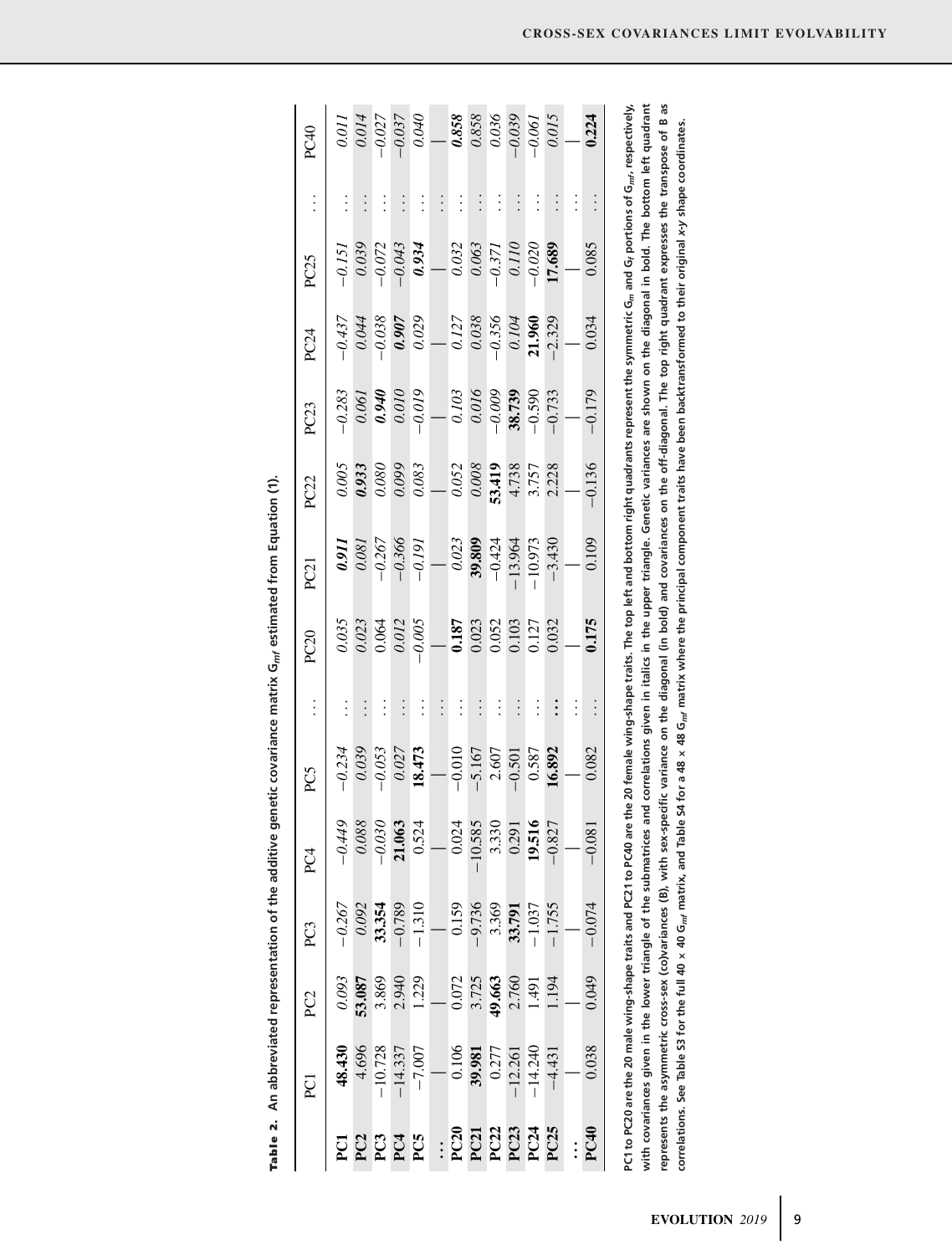

**Figure 3. The individual cross-sex correlations of B***lower* **versus B***upper* **for the 20 principal component wing-shape traits. Correlations that fall on the 1:1 line are symmetric, whereas those that do not are asymmetric cross-sex cross trait correlations. Points in the top right and bottom left quadrants are correlations that are asymmetric in magnitude but not sign, whereas those in the bottom right and top left quadrants are asymmetric in both sign and magnitude. Each point represents the point estimate of the correlation with bars that represent the 95% confidence intervals from 1000 REML-MVN samples on the L-scale of a reduced-rank 26-dimensional model of G***mf***.**

**B**; and (3) set **B** to 0. Results are shown in Table 3. When selection was antagonistic, **B** decreased the predicted response to selection by over 91% compared to a matrix where **B** was set to 0 so that males and female traits could evolve completely independently. Asymmetry in the covariances of  $\mathbf{B}_{\text{upper}}$  and  $\mathbf{B}_{\text{lower}}$  had little effect on the predicted response, accounting for less than 1% of the total constraint imposed by **B**. Symmetric cross-sex crosstrait covariances reduced the response by 27.5%. Cross-sex covariances for the same trait, quantified using a diagonal **B**, accounted for an additional 72% of the total reduction. To test whether the direction of the predicted responses in the two sexes was equal, we calculated the angle between the sex-specific part of the predicted response vector and the sex-specific part of the selection gradient. This takes into account how the sex-specific covariances given by  $G_m$  or  $G_f$  and **B**, together, bias the predicted response to selection. The response was biased by a similar average magnitude in females and males. However, there was notably more variation in the orientation of predicted response vectors in females than in males (Fig. 4A).

The effect of **B** on the predicted response to random directions of selection was markedly different when selection was concordant. **B** facilitated the response to selection by two times, when compared to  $\mathbf{B} = 0$ , where males and females could evolve independently. The facilitated response was driven entirely by the diagonal elements of **B**. Neither cross-sex cross trait covariances, nor asymmetry in these covariances had any effect on the predicted response to selection (Table 3). For every random selection gradient that we studied, the summed effects of  $\mathbf{G}_m$  ( $\mathbf{G}_f$ ) and **B** oriented the predicted response vector away from the selection gradient more in males than in females (Fig. 4B). This reduced the total amount by which **B** could increase the response to selection at the population level.

We also quantified the effect of **B** on the predicted response to selection for three particular multivariate trait combinations that may be subject to selection: (1) the direction of sexual dimorphism in *D. melanogaster* and the direction of (2) greatest variation in sexual dimorphism across the *Drosophila* phylogeny. We contrasted these with (3) the predicted response in the direction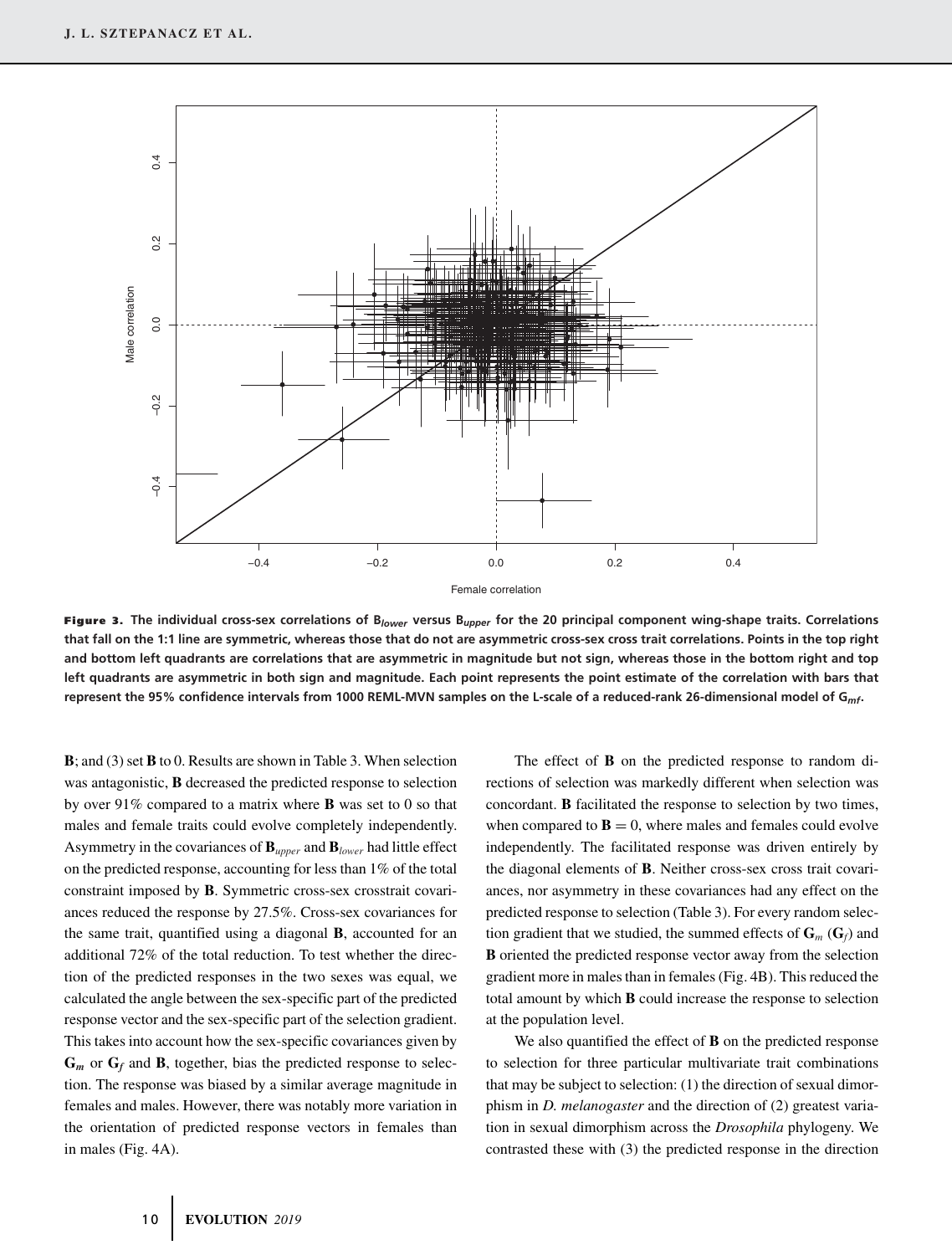| į<br>έ                                      |
|---------------------------------------------|
| ļ                                           |
| :                                           |
| ׇ֚֚֕֕<br>l                                  |
|                                             |
|                                             |
|                                             |
|                                             |
|                                             |
|                                             |
|                                             |
|                                             |
|                                             |
|                                             |
| ֧֚֝<br>֧֧֧֦֧֦֧֧֚֚֚֚֚֚֚֚֚֚֚֚֚֚֚֚֚֚֚֝֝֝֝֬֝֬֝֓ |
|                                             |
|                                             |
|                                             |
|                                             |
|                                             |
|                                             |
|                                             |
| ו<br>:                                      |
|                                             |
|                                             |
| i<br>!                                      |
|                                             |
|                                             |
|                                             |
|                                             |
|                                             |
|                                             |
| ĺ                                           |
|                                             |
| )<br>}<br>}                                 |
| ū<br>I<br>i                                 |
|                                             |
| of B                                        |
|                                             |
|                                             |
|                                             |
|                                             |
|                                             |
| i                                           |
| )<br>}<br>֠                                 |
| l                                           |

| selection vector<br>Constructed |                                                                                                                                                                                                                                 | $log(B/B_0)$             | Prop. asymmetry         | Prop. cross-sex cross trait<br>covariances | Prop. cross-sex<br>covariances |
|---------------------------------|---------------------------------------------------------------------------------------------------------------------------------------------------------------------------------------------------------------------------------|--------------------------|-------------------------|--------------------------------------------|--------------------------------|
| Antagonistic                    | Random skewers                                                                                                                                                                                                                  | $-1.077(-1.368, -0.821)$ | 0.00893 (0.00065.0.034) | $0.275(-0.193, 0.604)$                     | 0.716 (0.387,1.186)            |
|                                 | D. melanogaster dimorphism                                                                                                                                                                                                      | $-0.982(-1.138, -0.830)$ | 0.0149(0.0031.0036)     | $-0.016(-0.274, 0.194)$                    | 1.00(0.787, 1.262)             |
|                                 | Maximum among species variation in<br>dimorphism                                                                                                                                                                                | $-1.081(-1.138, -0.830)$ | 0.016(0.002, 0.045)     | $0.010 (-0.356, 0.372)$                    | 0.974(0.604, 1.345)            |
|                                 | Minimum among species variation in<br>dimorphism                                                                                                                                                                                | $-1.021(-1.138, -0.830)$ | 0.043(0.0067, 0.107)    | 0.412(0.044, 0.635)                        | 0.545(0.312, 0.921)            |
| Concordant                      | Random skewers                                                                                                                                                                                                                  | 0.281(0.267, 0.291)      | $0.000 (-0.002, 0.000)$ | $-0.019(-0.377, 0.000)$                    | 1.019 (0.802, 1.378)           |
|                                 | D. melanogaster dimorphism                                                                                                                                                                                                      | 0.278(0.268, 0.285)      | $-0.001(-0.003, 0.000)$ | $-1.192(-1.135, -1.052)$                   | 2.193 (2.053, 2.356)           |
|                                 | Maximum among species variation ir<br>dimorphism                                                                                                                                                                                | 0.282(0.271, 0.291)      | $0.000 (-0.002, 0.000)$ | $-0.470(-0.72,-0.100)$                     | 1.470(1.100, 1.721)            |
|                                 | Minimum among species variation in<br>dimorphism                                                                                                                                                                                | 0.279(0.261, 0.290)      | $-0.006(-0.027, 0.000)$ | $0.011(-0.206, 0.183)$                     | 0.996(0.823, 1.213)            |
|                                 | $\log_{10}(B/B_{\rm{m}})$ is the total amount that B constrains/facilitates the response. Negative values indicate that B constrains the response and positive values indicate that B facilitates the response. The proportions |                          |                         |                                            |                                |

of the least variation in sexual dimorphism across the *Drosophila* phylogeny. These three vectors were not highly correlated with each other (Table 4). The response to antagonistic selection was constrained in all three trait combinations by a factor of about 12, similar to the average constraint observed over random directions of selection. The diagonal of **B** accounted for almost all of the constraint in *D. melanogaster* sexual dimorphism and the direction of maximum variation in sexual dimorphism across the *Drosophila* phylogeny (Table 3). The diagonal and symmetric off-diagonal of **B** contributed equally to the constraint that we observed in the direction of minimum variation among species in sexual dimorphism (Table 3). **B** facilitated the total response of each of the three trait combinations by a factor of about 2 when selection was sexually concordant (Table 3). For two trait combinations, one part of **B** facilitated the response and another part of **B** constrained the response. The diagonal of **B** facilitated the response in *D. melanogaster* sexual dimorphism by 200%, and in the direction of maximum variation in sexual dimorphism across the phylogeny by 150%. The symmetric off-diagonal of **B** had the opposite effect, constraining the response by 120% and 50% in each respective trait combination. The diagonal of **B** was the only component to affect the response to selection in the direction of minimum variation in sexual dimorphism among species.

# *Discussion*

are directly comparable to each other and sum to one. Prop. Asymmetry is the proportion of Log<sub>10</sub>(B/B<sub>=0</sub>) that is accounted for by asymmetry in B, Prop. Cross-sex cross-trait covariances is the proportion accounted for my symmetric off-diagonal elements of B, and Prop. Cross-sex covariances is the proportion accounted for by the diagonal elements of B. Proportions of different sign than Log<sub>10</sub>(B/B<sub>=0</sub>)

are directly comparable to each other and sum to one. Prop. Asymmetry is the proportion of Log<sub>10</sub>(B/B<sub>=0</sub>) that is accounted for by asymmetry in B, Prop. Cross-sex cross-trait covariances is the proportion accounted for my symmetric off-diagonal elements of B, and Prop. Cross-sex covariances is the proportion accounted for by the diagonal elements of B. Proportions of different sign than Log<sub>10</sub>(B\_a)

indicate that that component of B has the opposite effect than the total effect of B. Values in parentheses denote 95% confidence intervals of each estimate.

indicate that that component of B has the opposite effect than the total effect of B. Values in parentheses denote 95% confidence intervals of each estimate.

Genetic covariances among traits have an important role in biasing both the direction and magnitude of response to selection. Cross-sex genetic covariances are of particular interest, because they determine whether and to what extent sexual dimorphism can evolve when the optimal trait values of males and females differ. Although there are many estimates of intersexual genetic correlations for single traits (Poissant et al. 2009), multivariate estimates of cross-sex covariances are less common (Wyman et al. 2013). Here we demonstrate, for multivariate wing-shape phenotypes of *D. melanogaster,* that cross-sex genetic covariances characterized by the **B** matrix significantly bias the predicted responses to multivariate selection. We show that cross-sex covariances reduce the predicted response to divergent selection (1) in random directions, (2) in the direction of extant sexual dimorphism in *D. melanogaster,* and (3) in directions of most and least variation in sexual dimorphism over macroevolutionary timescales. We also found that **B** can increase the response to sexually concordant selection, but in a complex way that is determined by the interaction of different parts of **B**. The diagonal elements of **B** increased the predicted response, while the off-diagonal elements of **B** simultaneously reduced it, but to a lesser extent. Furthermore, the summed effects of diagonal and off-diagonal elements biased the predicted response to selection differently in males and females, and in such a way that suggests males may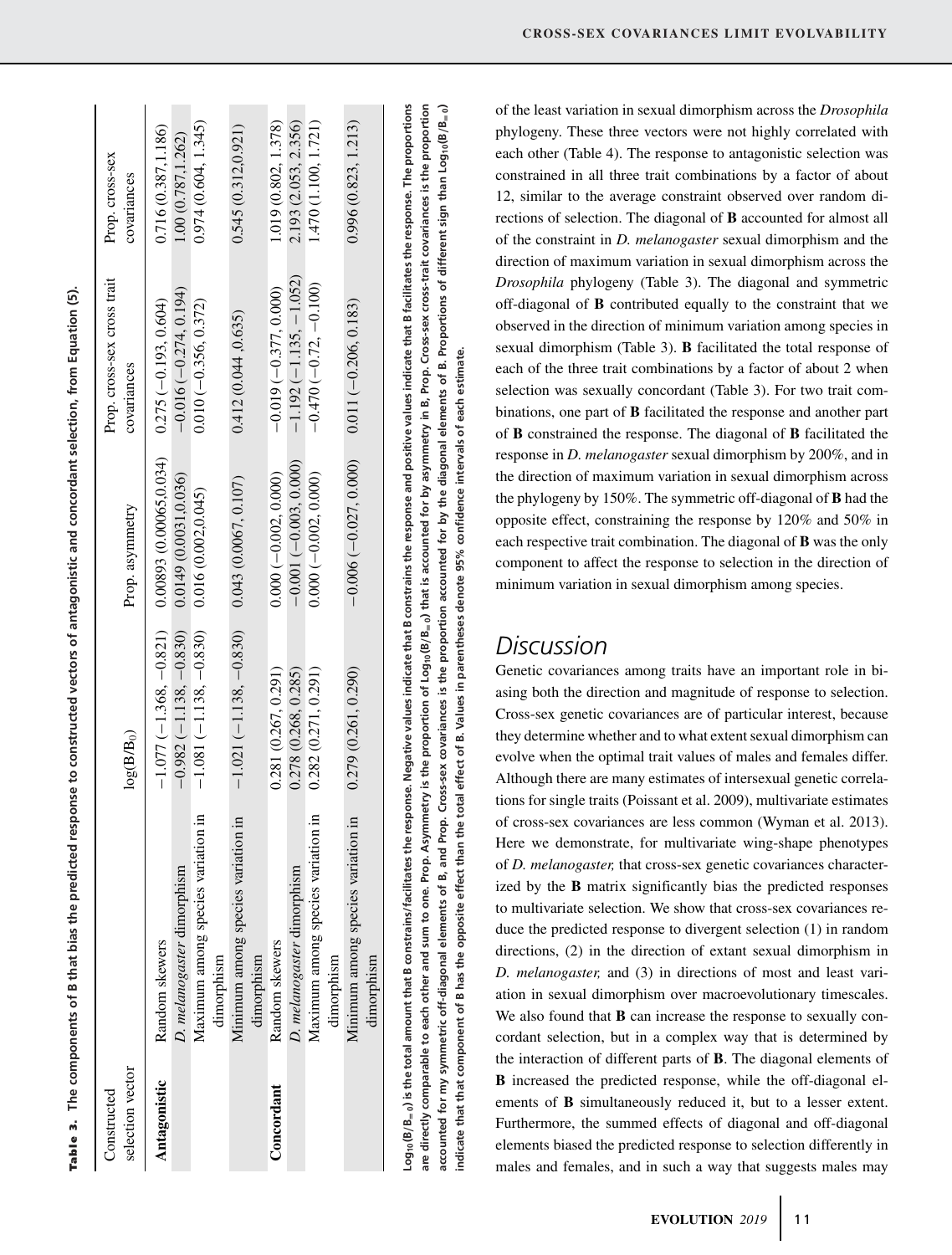

**Figure 4. (A) The angles (in degrees) between the sex-specific predicted response to antagonistic selection and the sex-specific selection gradient. There are 8,000 data points, one for each random skewer. The dashed line shows a 1:1 relationship between males and females. Histograms denote the variance in angles for each sex, note the larger variance in female angle compared to male angle. (B) The angles (in degrees) between the sex-specific predicted response to concordant selection and the sex-specific selection gradient. There are 8,000 data points, one for each random skewer. The dashed line shows a 1:1 relationship between males and females. Note that for every selection gradient, the response is biased away from the selection gradient more in males than in females.**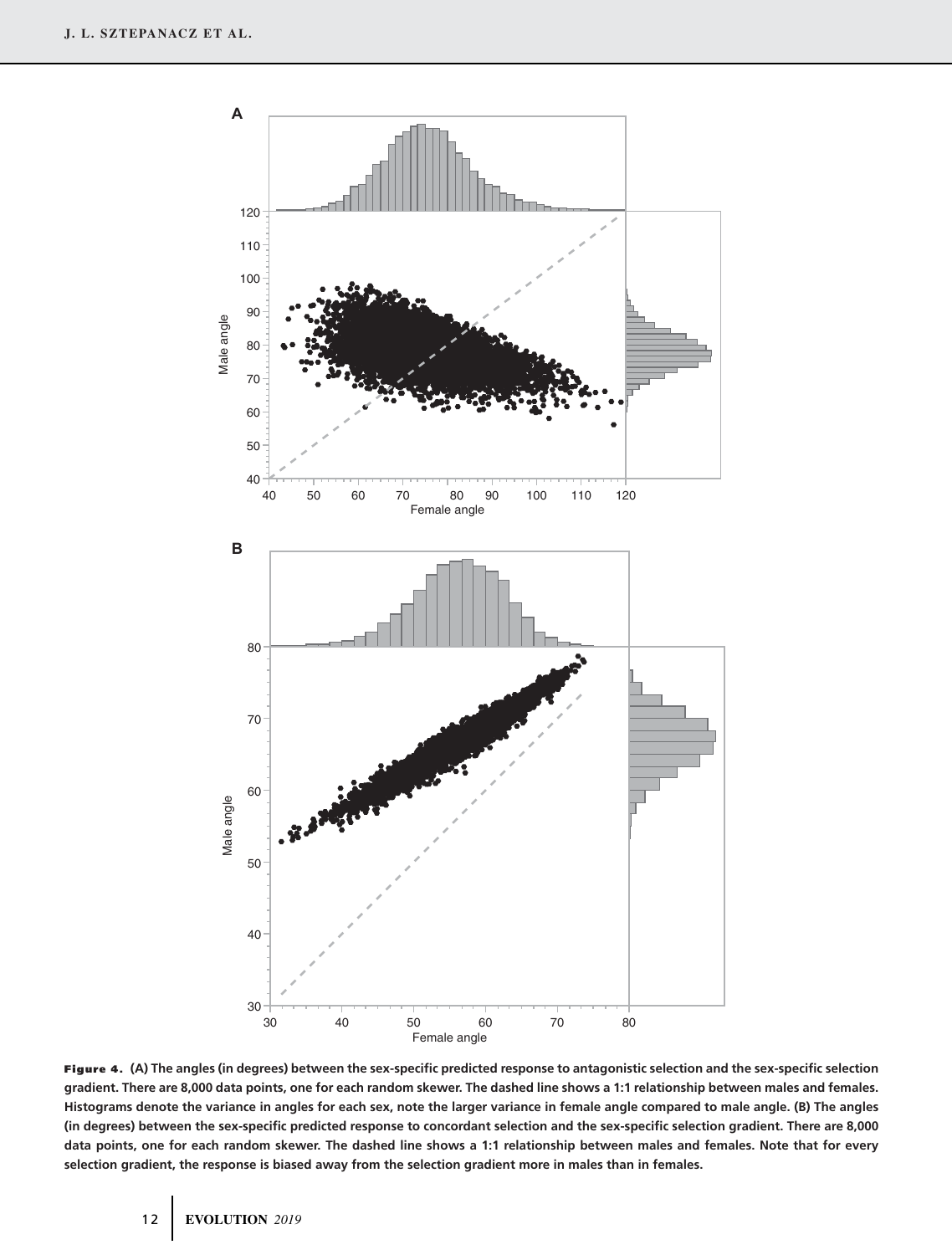| <b>Trait Vectors</b>                     | Sexual<br>dimorphism | Maximum<br>variation<br>among<br>species | Minimum<br>variation<br>among<br>species |
|------------------------------------------|----------------------|------------------------------------------|------------------------------------------|
| SD.                                      | 0.0055               | 0.11                                     | 0.27                                     |
| Sexual<br>dimorphism                     | 1.000                | $-0.112$                                 | $-0.249$                                 |
| Maximum<br>variation<br>among<br>species |                      | 1.000                                    | $-0.077$                                 |
| Minimum<br>variation<br>among<br>species |                      |                                          | 1.000                                    |

**Tab le 4. Vector correlations between the directions of** *D. melanogaster* **sexual dimorphism, maximum, and minimum, variation in sexual dimorphism among 75** *Drosophila* **species.**

**SD indicates the standard deviation of the angles between the point estimate of each vector and the 500 bootstrapped samples of each vector. The vectors were scaled to unit length and are presented in Table S2.**

experience stronger evolutionary constraints than females. Our results suggest that when both sexes are considered in evolutionary predictions, *Drosophila* wings may not be evolvable in all directions of phenotype space, in contrast with the results from single-sex analyses. Cross-sex covariances may, therefore, provide one explanation for the remarkable stability of wing-shape phenotypes observed across macroevolutionary timescales.

The response to sexually divergent selection may be strongly constrained by cross-sex correlations. Therefore, many studies to examine a role of single  $(r_{mf})$  or multivariate (**B**) cross-sex correlations in biasing responses to selection, have focused on qualitatively dimorphic traits that are known to have a role in sexual selection. How selection acts on wing-shape in *Drosophila* is generally unknown; however, there is some evidence that male wings of *D. melanogaster* are subject to sexual selection to increase their length. For example, males collected from the field that were engaged in mating had longer wings than those that were not (Taylor and Kekic 1988), and artificial selection to increase wing length conferred a mating advantage to males, after controlling for correlated differences in body size (Menezes et al. 2013). Consistent with these studies, we found *D. melanogaster* wing-shape to be significantly sexually dimorphic with the size-adjusted distal portion of the wing tip longer in males than females (Fig. 1). We cannot definitively say whether the magnitude of sexual dimorphism in wing-shape that we observed was biologically meaningful; however, it was in the middle of sexual

dimorphism magnitudes observed for 83 species of *Drosophila* (J. L. Sztepanacz and D. Houle unpubl. data).

The cross-sex genetic correlations for single wing-shape traits in males and females  $(r_{mf})$  were all positive and of a large magnitude, reflecting the shared genetic and developmental (Matamoro-Vidal et al. 2018) basis of wings in males and females, and consistent with the low qualitative dimorphism in wings. Previous studies have established that higher cross-sex correlations tend to be associated with lower dimorphism, and that most estimates of  $r_{mf}$  are large and positive (Poissant et al. 2009). In particular, morphological traits tend to have higher cross-sex correlations and lower dimorphism than fitness components. Our estimates for wing-shape phenotypes are consistent with these observations and with a largely shared genetic architecture of wing-shape between males and females. Sex-specific selection is also predicted to generate dimorphism in the additive genetic variance and covariance structure of sexually dimorphic traits. Wyman and Rowe (2014) found a weak ( $\rho = 0.19$ ) positive relationship between dimorphism in additive genetic variances and dimorphism in trait means in a review of 252 estimates from 75 species. This relationship was based on single-trait estimates only. Punzalan and Rowe (2015) compared the multivariate phenotypic covariance structure of three traits among seven congeneric insect species. They found that sexual dimorphism in trait means positively covaried with dimorphism in the major axis of phenotypic covariance, providing further support for a relationship between sexual dimorphism in trait means and dimorphism in genetic variance. Consistent with the relatively low level of sexual dimorphism that we observed in wing-shape, we did not find any significant difference in additive genetic variance between the sexes for any individual wing-shape traits (Table 2, Table S3).

Our results also showed that  $\mathbf{G}_m$  and  $\mathbf{G}_f$  each had genetic variation in all directions of phenotype space. Full-rank **G** matrices are not typical of multivariate studies (Walsh and Blows 2009) but have been observed for *Drosophila* wing-shape in studies that have particularly large sample sizes (Mezey and Houle 2005; Houle and Meyer 2015; Sztepanacz and Blows 2015). Comparisons of  $\mathbf{G}_m$  and  $\mathbf{G}_f$  in other species suggest that the amount of genetic variation is often sexually dimorphic, but that the orientation of genetic variation is similar between the sexes (Ashman 2003; Arnold et al. 2008; Barker et al. 2010; Campbell et al. 2011; Wyman et al. 2013). These results may be explained, in part, by a lack of power to detect subtle differences in orientation. Our study has a particularly large sample size of over 17,000 individuals, that allowed us to estimate **G** with high precision. We found that the total genetic variance did not differ between males and females, nor did the average evolvability nor the average conditional evolvability for wing-shape (Table 1). But there was sexual dimorphism in the orientation of genetic variation.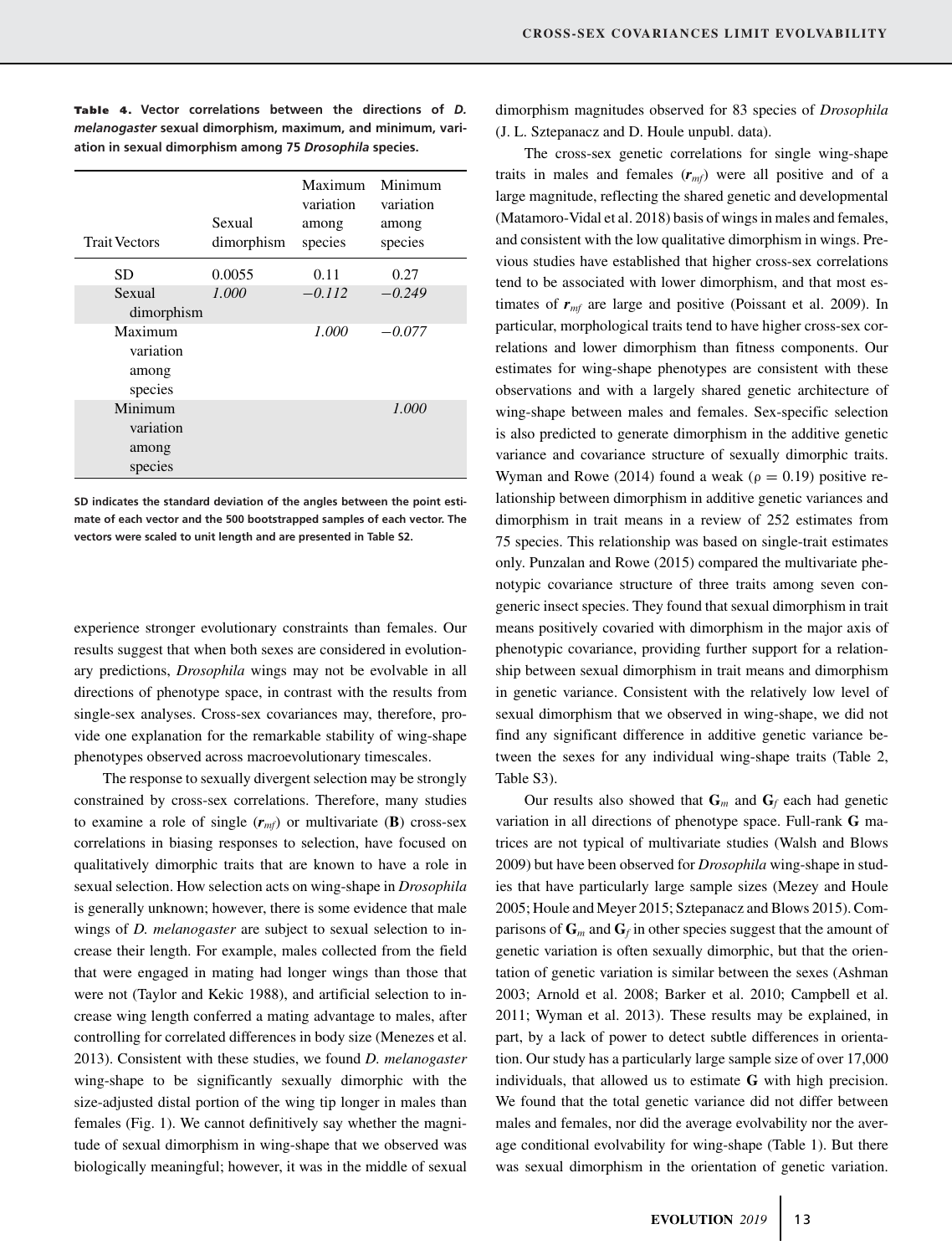The covariance structure of  $\mathbf{G}_m$  and  $\mathbf{G}_f$  differed significantly from each other, despite the qualitative similarity between them. This could be a consequence of sex-specific differences in selection, sex differences in mutational (co)variance, or some combination of the two.

The distribution of genetic variation in  $\mathbf{G}_{mf}$  that includes cross-sex covariances (**B**) contrasted with what we observed in  $\mathbf{G}_m$  and  $\mathbf{G}_f$ . Only two-thirds of the multivariate trait combinations of  $G_{mf}$  had detectable genetic variation, whereas  $G_m$  and  $G_f$  had genetic variation spanning the entire phenotypic space. Therefore, the region of dimorphic phenotype space seems to be relatively inaccessible to selection. Some of the pattern may also be due to subtle differences in the covariance structure of  $\mathbf{G}_m$  and  $\mathbf{G}_f$ . The effect of **B** in biasing the response to selection was qualitatively predictable: **B** constrained the response to sexually antagonistic selection, and **B** facilitated the response to sexually concordant selection. In *D. serrata,* including the **B** matrix in the predicted response to sexual selection on cuticular hydrocarbon pheromones constrained the predicted response to divergent selection (Gosden et al. 2012; Gosden and Chenoweth 2014), and similar results have been observed in meal moths (Lewis et al. 2011), and for the least sexually dimorphic cuticular hydrocarbons of *D. melanogaster* (Ingleby et al. 2014). In contrast**B**facilitated (Holman and Jacomb 2017) or had limited effect (Walling et al. 2014; Cox et al. 2017) on the predicted response to concordant selection in life-history traits of *Tribolium castaneum,* in multivariate Anole dewlap traits, and in Red Deer, respectively.

The magnitude of bias that we observed was more surprising. The response to antagonistic selection was constrained by 90% on average as a result of the diagonal elements of **B.** The diagonals of **B** had the same effect in limiting divergence in the direction of extant sexual dimorphism in *D. melanogaster,* and in limiting further divergence in sexual dimorphism among species, whereas the symmetric off-diagonal elements of **B** had almost no effect in these directions. This an interesting contrast with the direction of least divergence in sexual dimorphism, where both the diagonal of **B** and the off-diagonal of **B** constrained the response to selection. Selection is predicted to orient the covariance structure of multivariate trait combinations to match the fitness surface (Arnold et al. 2001). Correlational selection has been shown to orient bivariate correlations (Brodie 1992), and Brooks et al (2005) showed that the covariance structure of **G** aligns with the fitness surface for multivariate cricket song. We do not know the form of selection on wing-shape, but the contrasting pattern of constraint that we observed for the most dimorphic compared to the least dimorphic trait combinations could point to a history of divergent selection on the most dimorphic traits that has oriented the off-diagonals of **B** to allow each sex to approach their optimal trait values. The least dimorphic traits may have not been subject to the same divergent selection, which is why we

observe that both the diagonal and off-diagonal of **B** constrains their response. For the most dimorphic traits, because all correlational constraints have been resolved, the evolution of further dimorphism would then require a reduction in the diagonal of **B**. This could be achieved through mechanisms such as sex-biased mutational variation (Sharp and Agrawal 2012), sex-specific dominance effects (Fry 2009), genomic imprinting (Day 2004), or sex specific gene expression (Ingleby et al. 2015; Wright et al. 2018). An alternative hypothesis is that the evolution of dimorphism has proceeded in the observed direction because it is the direction least constrained by **B**. Studies that incorporate estimates of selection on wing-shape with **B** will be required to distinguish between these two hypotheses.

We found that **B** facilitated the response to concordant selection overall, but the effect of **B** was complex. The diagonal of **B** facilitated the response, because all values of  $r_{\text{mf}}$  approached one, the maximum possible value. The off-diagonal elements of **B** had the opposite effect. The summed effects of  $\mathbf{G}_m$  ( $\mathbf{G}_f$ ) and **B** reduced the magnitude of response in a way that prevented males from becoming too female-like, generating a larger angle of deflection between the response vector and selection gradient in males than in females (Fig. 4B). We also saw a difference in sex-specific deflection vectors under concordant selection. The mean magnitude of deflection was similar between the sexes, but there was much more variation in females (Fig. 4A). Together, these results suggest that evolutionary constraints are stronger for males than for females. Studies in other *Drosophila* species have demonstrated that wing-shape in males experiences stabilizing selection through pleiotropic fitness costs of unknown but correlated traits (McGuigan et al. 2011; Sztepanacz et al. 2017). One study has also demonstrated a higher rate of mutational variance in male wings than female wings (Carreira et al. 2011), although another study found no difference (Houle and Fierst 2013). We observed similar levels of standing genetic variance in males and females. One explanation of these results could be that the unknown correlated traits resulting in apparent stabilizing selection on male wings are wing traits in females. Whether selection for dimorphism determines the genetic (co)variation captured in **B**, or whether **B** dictates the patterns of dimorphism that we observe within and across species is the key question that must be answered to understand whether cross-sex covariances generate long-term evolutionary constraints. To begin to answer this question we need to understand, in a sex-specific way, how mutational variation is translated into standing genetic variation, and how selection acts on this variation.

Previous analyses of these data that pooled the two sexes suggested that evolution was possible in any direction in phenotype space (Houle and Meyer 2015). In this analysis, where we explicitly consider the genetic variation within and between the sexes, the picture is quite different. We have shown that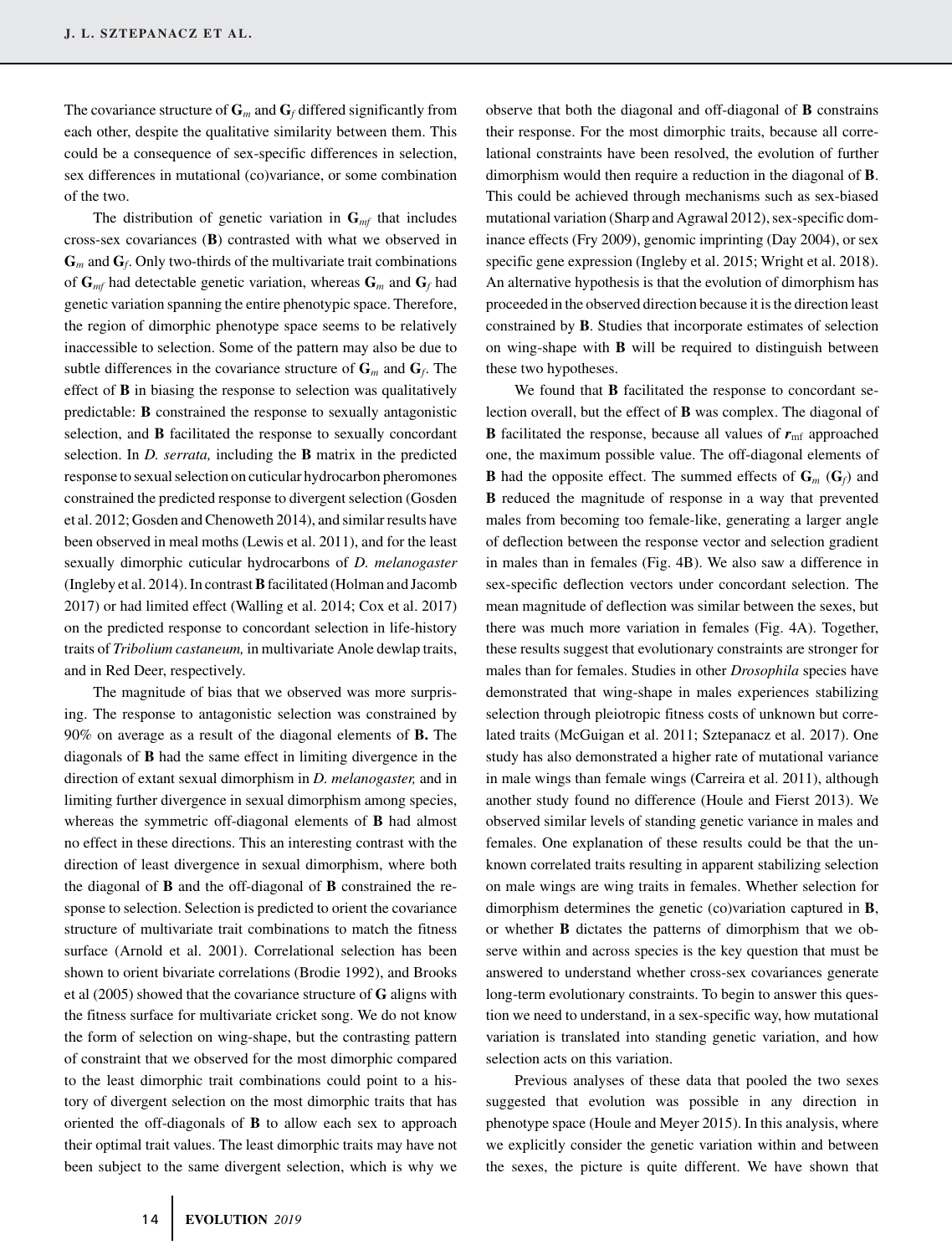cross-sex genetic covariances can considerably limit the evolution of male and female phenotypes in response to antagonistic selection, thereby, limiting evolutionary divergence in the direction of extant sexual dimorphism in *D. melanogaster* and across the phylogeny of *Drosophila*. We have also shown that cross-sex covariances can facilitate the response to concordant selection, but in a complex way that moderates divergence between the sexes. Our decomposition of the total effect of **B** into that determined by  $r<sub>mf</sub>$ , by cross-sex cross trait covariances, and by asymmetry in genetic variance between the sexes, has shown that the pleiotropic effects of alleles on the same trait in males and females determine the majority of evolutionary constraint. This may not be surprising, considering the relatively low sexual dimorphism in wing-shape when compared to many other traits. Whether our results are unique to our system, or whether they exemplify a more general consequence of males and females inheriting the same alleles from their parents, will only be determined by future studies that partition the effects of **B** into its three components.

#### **AUTHOR CONTRIBUTIONS**

J.L.S. and D.H. conceived the project. J.L.S performed the analyses. J.L.S. and D.H. wrote the paper.

#### **ACKNOWLEDGMENTS**

We would like to thank Steve Chenoweth and Thomas F. Hansen for helpful comments and suggestions regarding the analyses. We would also like to thank Joel McGlothlin, Dave Punzalan, and one anonymous reviewer for their helpful comments on the manuscript. This research was supported by National Science Foundation grants DEB-0129219 and DEB-1556774.

#### **DATA ARCHIVING**

Data is archived in Dryad: [https://doi.org/10.5061/dryad.pr996gj.](https://doi.org/10.5061/dryad.pr996gj)

#### **LITERATURE CITED**

- Abbott, J. K., S. Bedhomme, and A. K. Chippindale. 2010. Sexual conflict in wing size and shape in *Drosophila melanogaster*. J. Evol. Biol. 23:1989– 1997.
- Agrawal, A. F., and J. R. Stinchcombe. 2009. How much do genetic covariances alter the rate of adaptation? Proc. Biol. Sci. 276:1183–1191.
- Allen, S. L., R. Bonduriansky, and S. F. Chenoweth. 2018. Genetic constraints on microevolutionary divergence of sex-biased gene expression. Philos. Trans. R Soc. B: Biol. Sci. 373:20170427.
- Arnold, S. J., M. E. Pfrender, and A. G. Jones. 2001. The adaptive landscape as a conceptual bridge between micro- and macroevolution. Genetica 112:9–32.
- Arnold, S. J., R. Bürger, P. A. Hohenlohe, B. C. Ajie, and A. G. Jones. 2008. Understanding the evolution and stability of the G-matrix. Evolution 62:2451–2461.
- Ashman, T. L. 2003. Constraints on the evolution of males and sexual dimorphism: field estimates of genetic architecture of reproductive traits in three populations of gynodioecious *Fragaria virginiana*. Evolution 57:2012–2025.
- Barker, B. S., P. C. Phillips, and S. J. Arnold. 2010. A test of the conjecture that G-matrices are more stable than B-matrices. Evolution 64:2601– 2613.
- Barton, N., and L. Partridge. 2000. Limits to natural selection. Bioessays 22:1075–1084.
- Bates D. and M. Maechler. 2018. Matrix: Sparse and Dense Matrix Classes and Methods. R package version 1.2-15. [https://CRAN.R](https://CRAN.R-project.org/package=Matrix)[project.org/package](https://CRAN.R-project.org/package=Matrix)=Matrix
- Blows, M. W., and A. A. Hoffmann. 2005. A reassessment of genetic limits to evolutionary change. Ecology 86:1371–1384.
- Bolstad, G. H., J. A. Cassara, E. Márquez, T. F. Hansen, K. van der Linde, D. Houle, and C. Pélabon. 2015. Complex constraints on allometry revealed by artificial selection on the wing of *Drosophila melanogaster*. Proc. Natl. Acad. Sci. 112:13284–13289.
- Bonduriansky, R., and S. F. Chenoweth. 2009. Intralocus sexual conflict. Trends Ecol. Evol. 24:280–288.
- Brodie, E. D. 1992. Correlational selection for color pattern and antipredator behavior in the garter snake *Thamnophis ordinoides*. Evolution 46:1284– 1298.
- Brooks, R. R., J. J. Hunt, M. W. M. Blows, M. J. M. Smith, L. F. L. Bussière, and M. D. M. Jennions. 2005. Experimental evidence for multivariate stabilizing sexual selection. Evolution 59:871–880.
- Campbell, D. R., S. G. Weller, A. K. Sakai, T. M. Culley, P. N. Dang, and A. K. Dunbar Wallis. 2011. Genetic variation and covariation in floral allocation of two species of *Schiedea* with contrasting levels of sexual dimorphism. Evolution 65:757–770.
- Carreira, V. P., I. M. Soto, J. Mensch, and J. J. Fanara. 2011. Genetic basis of wing morphogenesis in *Drosophila*: sexual dimorphism and non-allometric effects of shape variation. BMC Dev. Biol. 11: 32.
- Chenoweth, S. F., H. D. Rundle, and M. W. Blows. 2010. The contribution of selection and genetic constraints to phenotypic divergence. Am. Nat. 175:186–196.
- Cheverud, J. M. 1996. Quantitative genetic analysis of cranial morphology in the cotton-top (*Saguinus oedipus*) and saddle-back (*S. fuscicollis*) tamarins. J. Evol. Biol. 9:5–42.
- Cheverud, J. M., and G. Marroig. 2007. Research article comparing covariance matrices: random skewers method compared to the common principal components model. Genet. Mol. Biol. 30:461–469.
- Collet, J. M., S. Fuentes, J. Hesketh, M. S. Hill, P. Innocenti, E. H. Morrow, K. Fowler, and M. Reuter. 2016. Rapid evolution of the intersexual genetic correlation for fitness in *Drosophila melanogaster*. Evolution 70:781–795.
- Connallon, T., and A. G. Clark. 2013. Evolutionary inevitability of sexual antagonism. Proc. Biol. Sci. 281:20132123.
- Conner, J., and S. Via. 1993. Patterns of phenotypic and genetic correlations among morphological and life-history traits in wild radish, Raphanus *raphanistrum*. Evolution 47:704–711.
- Cox, R. M., and R. Calsbeek. 2009. Sexually antagonistic selection, sexual dimorphism, and the resolution of intralocus sexual conflict. American Nat. 173:176–187.
- Cox, R. M., R. A. Costello, B. E. Camber, and J. W. McGlothlin. 2017. Multivariate genetic architecture of the *Anolisdewlap* reveals both shared and sex-specific features of a sexually dimorphic ornament. J. Evol. Biol. 30:1262–1275.
- Day, T. 2004. Intralocus sexual conflict can drive the evolution of genomic imprinting. Genetics 167:1537–1546.
- Delph, L. F., J. C. Steven, I. A. Anderson, C. R. Herlihy, and E. D. Brodie III. 2011. Elimination of a genetic correlation between the sexes via artificial correlational selection. Evolution 65:2872– 2880.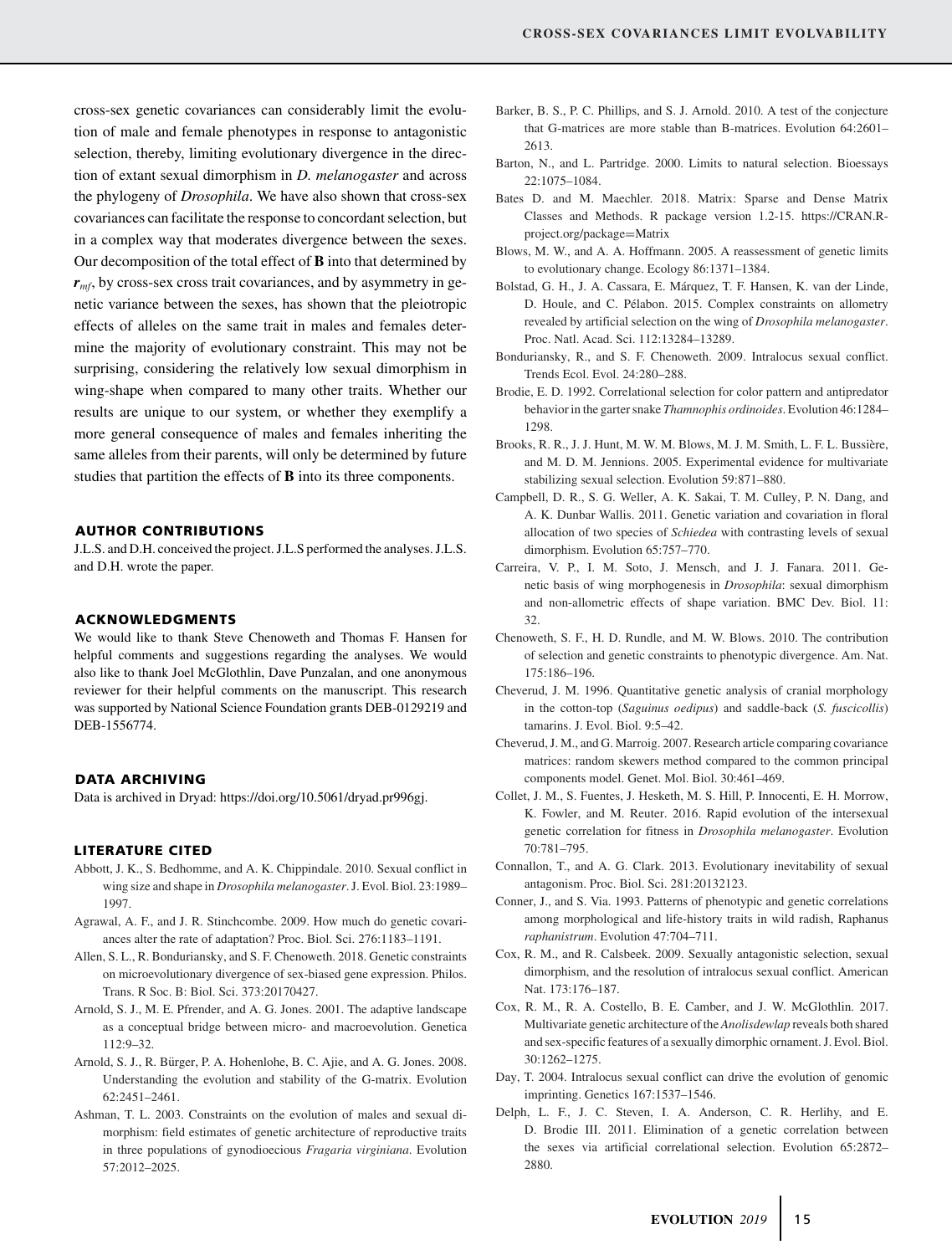- Foerster, K., T. Coulson, B. C. Sheldon, J. M. Pemberton, T. H. Clutton-Brock, and L. E. B. Kruuk. 2007. Sexually antagonistic genetic variation for fitness in red deer. Nature 447:1107–1111.
- Fry, J. D. 2009. The genomic location of sexually antagonistic variation: some cautionary comments. Evolution 310:119–112.
- Gidaszewski, N. A., M. Baylac, and C. Klingenberg. 2009. Evolution of sexual dimorphism of wing shape in the *Drosophila melanogaster* subgroup. BMC Evol. Biol. 9:110.
- Gomulkiewicz, R., and D. Houle. 2009. Demographic and genetic constraints on evolution. Am. Nat. 174:E218–E229.
- Gosden, T. P., and S. F. Chenoweth. 2014. The evolutionary stability of crosssex, cross-trait genetic covariances. Evolution 68:1687–1697.
- Gosden, T. P., K.-L. Shastri, P. Innocenti, and S. F. Chenoweth. 2012. The Bmatrix harbors significant and sex-specific constraints on the evolution of multicharacter sexual dimorphism. Evolution 66:2106–2116.
- Hansen, T. F., and D. Houle. 2008. Measuring and comparing evolvability and constraint in multivariate characters. J. Evol. Biol. 21:1201–1219.
- Hine, E., and M. W. Blows. 2006. Determining the effective dimensionality of the genetic variance–covariance matrix. Genetics 173:1135–1144.
- Hine, E., K. McGuigan, and M. W. Blows. 2014. Evolutionary constraints in high-dimensional trait sets. Am. Nat. 184:119-131.
- Hine, E., D. E. Runcie, K. McGuigan, and M. W. Blows. 2018. Uneven distribution of mutational variance across the transcriptome of *Drosophila serrata* revealed by high-dimensional analysis of gene expression. Genetics 209:1319–1328.
- Holman, L., and F. Jacomb. 2017. The effects of stress and sex on selection, genetic covariance, and the evolutionary response. J. Evol. Biol. 30:1898–1909.
- Houle, D., and J. Fierst. 2013. Properties of spontaneous mutational variance and covariance for wing size and shape in *Drosophila melanogaster*. Evolution 67:1116–1130.
- Houle, D., and K. Meyer. 2015. Estimating sampling error of evolutionary statistics based on genetic covariance matrices using maximum likelihood. J. Evol. Biol. 28:1542–1549.
- Houle, D., D. R. Govindaraju, and S. Omholt. 2010. Phenomics: the next challenge. Nat. Rev. Genet. 11:855–866.
- Houle, D., G. H. Bolstad, K. van der Linde, and T. F. Hansen. 2017. Mutation predicts 40 million years of fly wing evolution. Nature 548:447– 450
- Houle, D., J. Mezey, P. Galpern, and A. Carter. 2003. Automated measurement of *Drosophila* wings. BMC Evol. Biol. 3:25.
- Ingleby, F. C., I. Flis, and E. H. Morrow. 2015. Sex-biased gene expression and sexual conflict throughout development. Cold Spring Harb. Perspect. Biol. 7:a017632
- Ingleby, F. C., P. Innocenti, H. D. Rundle, and E. H. Morrow. 2014. Betweensex genetic covariance constrains the evolution of sexual dimorphism in *Drosophila melanogaster*. J. Evol. Biol. 27:1721–1732.
- Kirkpatrick, M. 2008. Patterns of quantitative genetic variation in multiple dimensions. Genetica 136:271–284.
- Lande, R. 1979. Quantitative genetic analysis of multivariate evolution, applied to brain:body size allometry. Evolution 33:402–416.
- ———. 1980. Sexual dimorphism, sexual selection, and adaptation in polygenic characters. Evolution 34:292–305.
- Lewis, Z., N. Wedell, and J. Hunt. 2011. Evidence for strong intralocus sexual conflict in the Indian meal moth, *Plodia interpunctella*. Evolution 65:2085–2097.
- Long, T. A. F., and W. R. Rice. 2007. Adult locomotory activity mediates intralocus sexual conflict in a laboratory-adapted population of *Drosophila melanogaster*. Proc. Soc. Biol. Sci. 274:3105–3112.
- Lynch, M., & Walsh, B. 1998. Genetics and analysis of quantitative traits. Sunderland, MA, Sinauer.
- Maklakov, A. A., S. J. Simpson, F. Zajitschek, M. D. Hall, J. Dessmann, F. Clissold, D. Raubenheimer, R. Bonduriansky, and R. C. Brooks. 2008. Sex-specific fitness effects of nutrient intake on reproduction and lifespan. Curr. Biol. 18:1062–1066.
- Marquez, E. J., R. Cabeen, R. P. Woods, and D. Houle. 2012. The measurement of local variation in shape. Evol. Biol. 39:419–439.
- Matamoro-Vidal, A., Y. Huang, I. Salazar-Ciudad, O. Shimmi, and D. Houle. 2018. Quantitative morphological variation in the developing Drosophila wing. G3 8:2399–2409.
- McGuigan, K., J. D. Aguirre, and M.W. Blows. 2015. Simultaneous estimation of additive and mutational genetic variance in an outbred population of *Drosophila serrata*. Genetics 201:1239–1251.
- McGuigan, K., L. Rowe, and M. W. Blows. 2011. Pleiotropy, apparent stabilizing selection and uncovering fitness optima. Trends Ecol. Evol. 26:22–29.
- Menezes, B. F., F. M. Vigoder, A. A. Peixoto, J. Varaldi, and B. C. Bitner-Mathé. 2013. The influence of male wing shape on mating success in *Drosophila melanogaster*. Animal Behav. 85:1217–1223.
- Meyer, K. 2007. WOMBAT A tool for mixed model analyses in quantitative genetics by REML, *J.* Zhejiang Uni. SCIENCE B 8:815–821.
- Meyer, K. and D. Houle. 2013. Sampling based approximation of confidence intervals for functions of genetic covariance matrices. Proc. Assoc. Advmt. Anim. Breed. Genet. 20:523–526
- Mezey, J. G., and D. Houle. 2005. The dimensionality of genetic variation for wing shape in *Drosophila melanogaster*. Evolution 59:1027– 1038.
- Morrissey, M. B. 2016. Meta-analysis of magnitudes, differences and variation in evolutionary parameters. J. Evol. Biol. 29:1882–1904.
- Pennell, T. M., F. J. H. de Haas, E. H. Morrow, and G. S. van Doorn. 2016. Contrasting effects of intralocus sexual conflict on sexually antagonistic coevolution. Proc. Natl. Acad. Sci. 113:E978–E986.
- Pélabon, C., T. F. Hansen, A. J. R. Carter, and D. Houle. 2010. Evolution of variation and variability under fluctuating, stabilizing, and disruptive selection. Evolution 64:1912–1925.
- Poissant, J., A. J. Wilson, and D. W. Coltman. 2009. Sex-specific genetic variance and the evolution of sexual dimorphism: a systematic review of cross-sex genetic correlations. Evolution 64:97–107.
- Punzalan, D., and L. Rowe. 2015. Evolution of sexual dimorphism in phenotypic covariance structure in *Phymata*. Evolution 69:1597–1609.
- R Core Team. 2019. R: A language and environment for statistical computing. R Foundation for Statistical Computing, Vienna, Austria. Available at [https://www.R-project.org/.](https://www.R-project.org/)
- Reddiex, A. J., Gosden, T. P., Bonduriansky, R., & Chenoweth, S. F. 2013. Sex-specific fitness consequences of nutrient intake and the evolvability of diet preferences. Am. Nat. 182: 91–102
- Schluter, D. 1996. Adaptive radiation along genetic lines of least resistance. Evolution 50:1766–1774.
- Sharp, N. P., and A. F. Agrawal. 2012. Male-biased fitness effects of spontaneous mutations in *Drosophila melanogaster*. Evolution 67:1189– 1195.
- Steven, J. C., L. F. Delph, and E. D. Brodie. 2007. Sexual dimorphism in the quantitative-genetic architecture of floral, leaf, and allocation traits in *Silene latifolia*. Evolution 61:42–57.
- Sztepanacz, J. L., and M. W. Blows. 2017. Accounting for sampling error in genetic eigenvalues using random matrix theory. Genetics 206:1271– 1284.
- ———. 2015. Dominance genetic variance for traits under directional selection in *Drosophila serrata*. Genetics 200:371–384.
- Sztepanacz, J. L., K. McGuigan, and M. W. Blows. 2017. Heritable microenvironmental variance covaries with fitness in an outbred population of *Drosophila serrata*. Genetics 206:2185–2198.